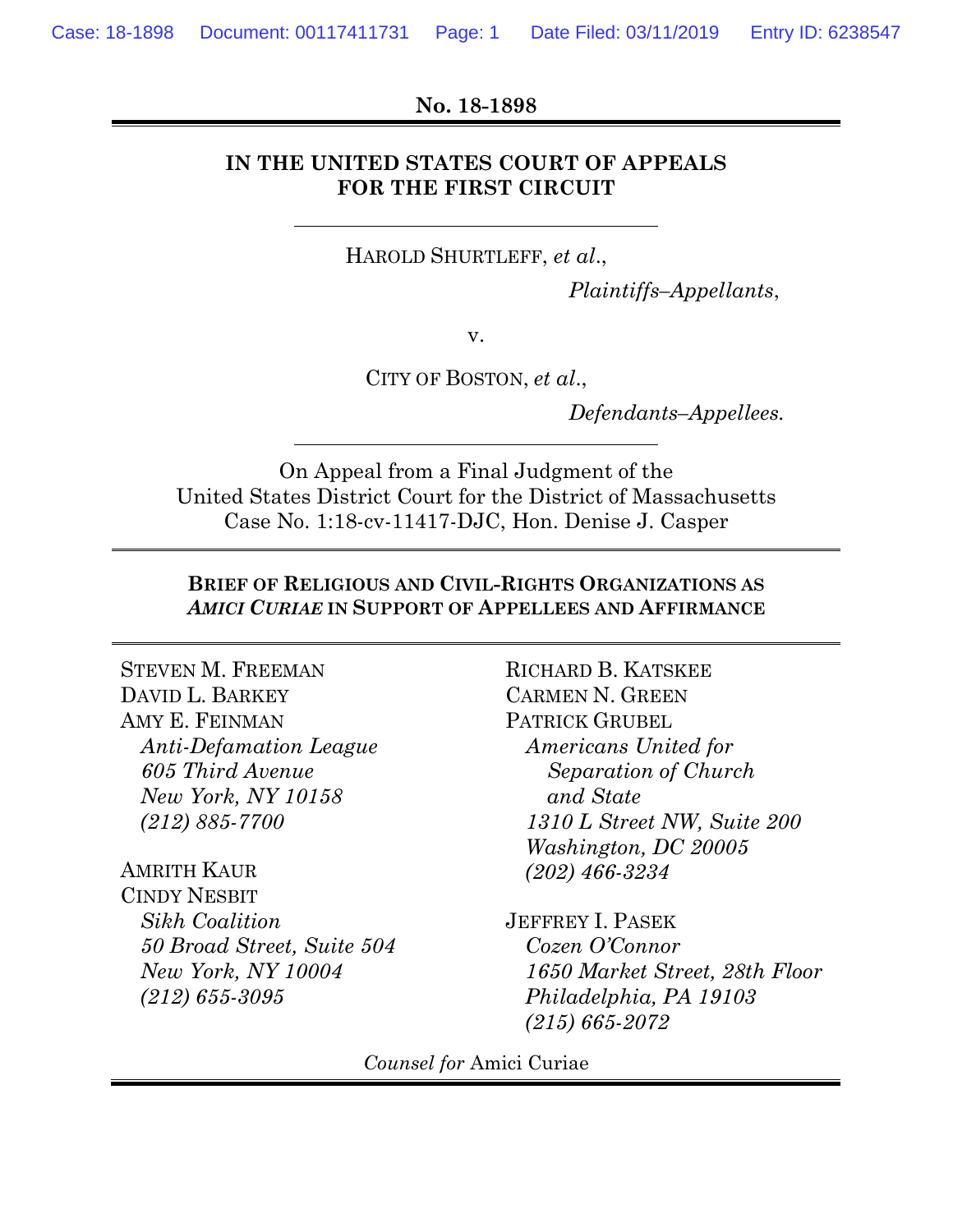# **CORPORATE DISCLOSURE STATEMENT**

<span id="page-1-0"></span>*Amici* are nonprofit organizations. They have no parent corporations,

and no publicly held corporation owns any portion of any of them.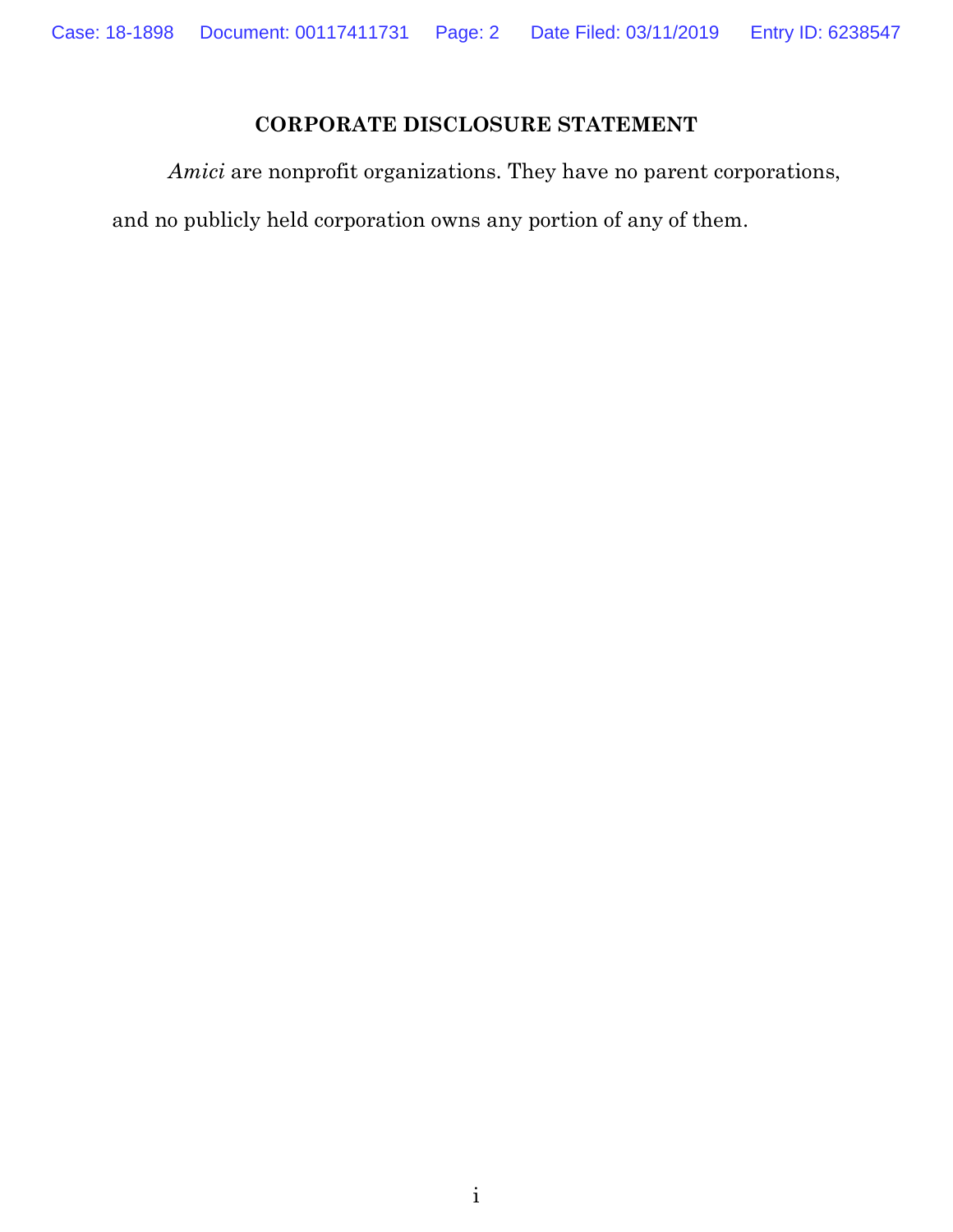# **TABLE OF CONTENTS**

# **Page(s)**

| The Judgment Is Consistent With The History, Purpose, And<br>A.                                                                |    |
|--------------------------------------------------------------------------------------------------------------------------------|----|
| Our Nation is built on the understanding that even modest<br>1.<br>governmental involvement with religion is a grave threat to |    |
| 2.<br>The Framers recognized that religious pluralism and civil<br>harmony require government to refrain from taking sides in  |    |
| <b>B.</b><br>Boston's Policy Against Flying Religious Flags Advances                                                           |    |
| 1.                                                                                                                             |    |
| 2.<br>The Christian flag, which bears the Latin cross, is a potent                                                             |    |
| Boston's decision to refrain from flying the Christian flag<br>3.<br>appropriately respects the First Amendment and all city   | 22 |
|                                                                                                                                | 26 |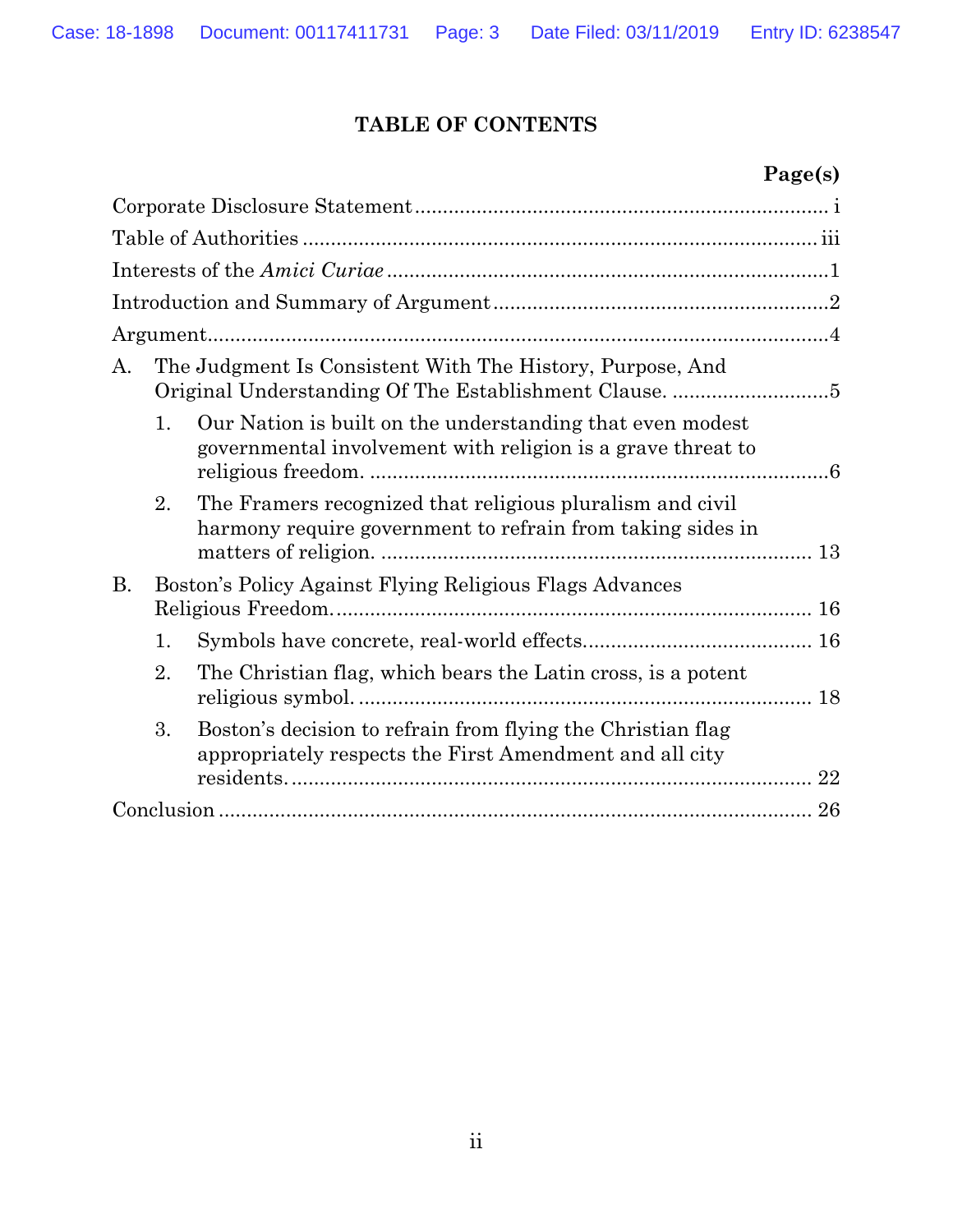# **TABLE OF AUTHORITIES**

<span id="page-3-0"></span>

| Cases                                                                                                    | Page(s) |
|----------------------------------------------------------------------------------------------------------|---------|
| ACLU of Ga. v. Rabun Cty. Chamber of Commerce, Inc.,                                                     |         |
| ACLU of Ill. v. City of St. Charles,                                                                     |         |
| American Atheists, Inc. v. Davenport,                                                                    |         |
| American Humanist Ass'n v. Md.–Nat'l Capital<br>Park & Planning Comm'n,<br>874 F.3d 195 (4th Cir. 2017), |         |
| Ariz. Christian Sch. Tuition Org. v. Winn,                                                               |         |
| Capitol Square Review & Advisory Bd. v. Pinette,                                                         |         |
| County of Allegheny v. ACLU Greater Pittsburgh Chapter,                                                  |         |
| Davis v. Beason,                                                                                         |         |
| Ellis v. City of La Mesa,                                                                                |         |
| Engel v. Vitale,                                                                                         |         |
| Epperson v. Arkansas,                                                                                    |         |
| Everson v. Bd. of Educ.,                                                                                 |         |
| Flast v. Cohen,                                                                                          |         |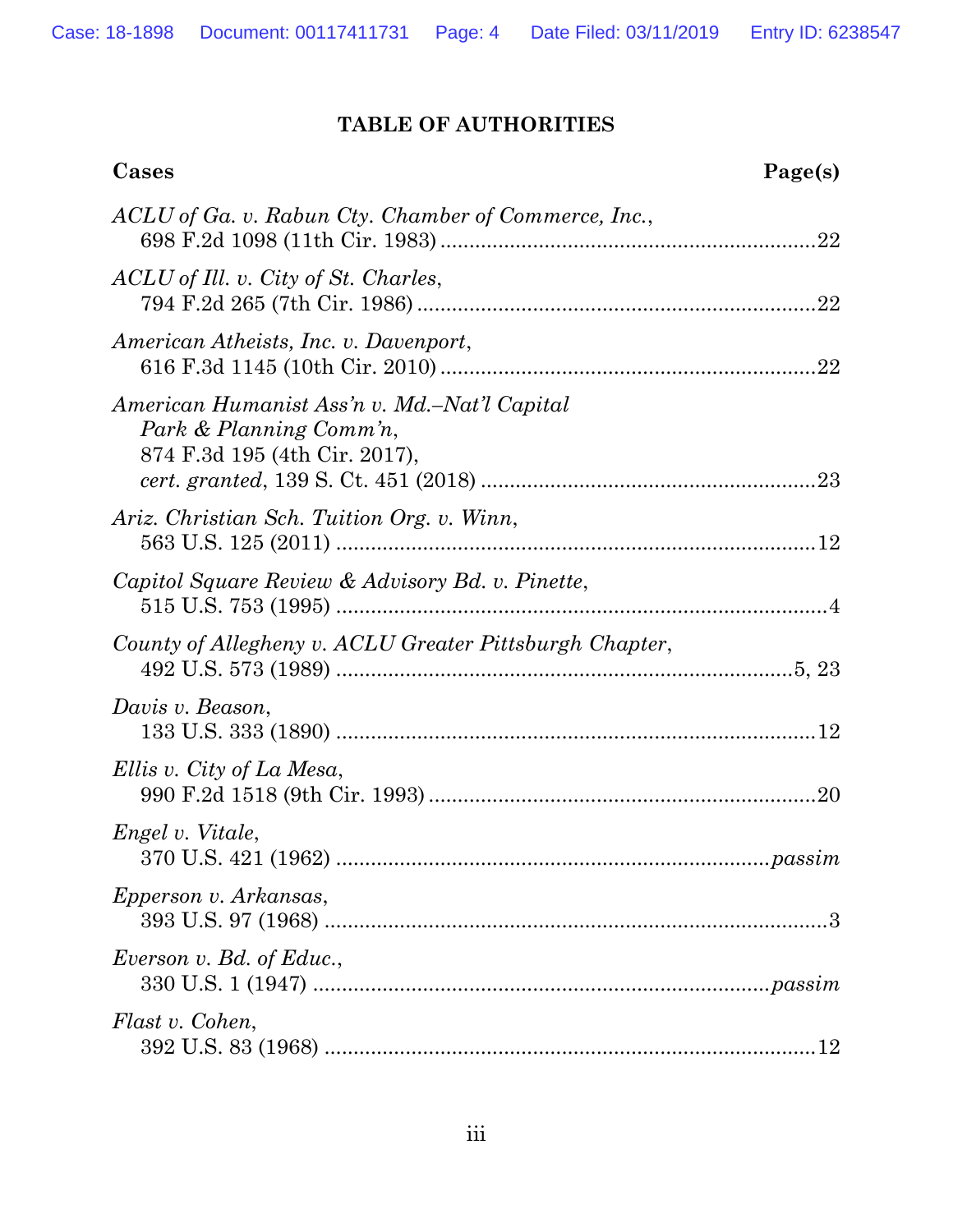# **Page(s)**

| Hosanna-Tabor Evangelical Lutheran Church & Sch. v. EEOC, |     |
|-----------------------------------------------------------|-----|
| Illinois ex rel. McCollum v. Bd. of Educ.,                |     |
| Kondrat'yev v. City of Pensacola,                         |     |
| Larson v. Valente,                                        |     |
| Lee v. Weisman,                                           |     |
| Lynch v. Donnelly,                                        |     |
| McCreary County v. ACLU of Ky.,                           |     |
| Pleasant Grove City v. Summum,                            |     |
| Regan v. Time, Inc.,                                      |     |
| Reynolds v. United States,                                |     |
| Salazar v. Buono,                                         |     |
| Santa Fe Indep. Sch. Dist. v. Doe,                        |     |
| Separation of Church & State Comm. v. City of Eugene,     | .22 |
| Shurtleff v. City of Boston,                              |     |
| Texas v. Johnson,                                         |     |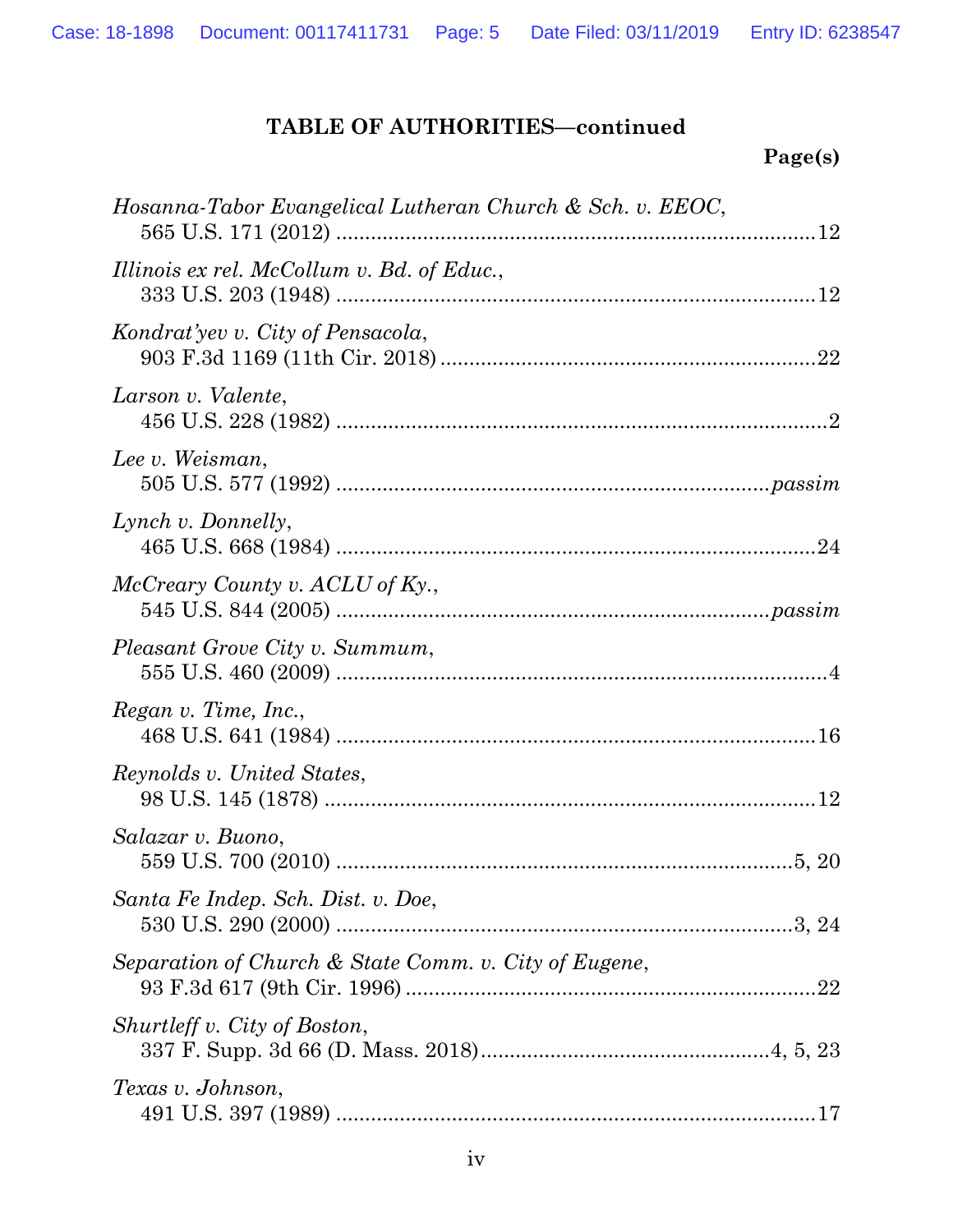| Trunk v. City of San Diego,                                                                                  |
|--------------------------------------------------------------------------------------------------------------|
| Van Orden v. Perry,                                                                                          |
| Watson v. Jones,                                                                                             |
| W. Va. Bd. of Educ. v. Barnette,                                                                             |
| Constitution                                                                                                 |
|                                                                                                              |
| <b>Other Authorities</b>                                                                                     |
| About the Presbyterian Mission Agency,                                                                       |
| AKHIL REED AMAR, THE BILL OF RIGHTS:                                                                         |
| <b>GEORGE WILLARD BENSON, THE CROSS:</b>                                                                     |
| The Children's Own: The Christian Flag,<br>84 CHRISTIAN ADVOCATE 1802                                        |
| Elesha Coffman, Do You Know the History of<br>the Christian Flag?, CHRISTIANITY TODAY                        |
| DANIEL COX & ROBERT P. JONES, PUB. RELIGION RESEARCH<br>INST., AMERICA'S CHANGING RELIGIOUS IDENTITY (2017), |
| 5 ENCYCLOPEDIA OF CHRISTIANITY IN THE UNITED STATES<br>(George Thomas Kurian & Mark A. Lamport eds., 2016)21 |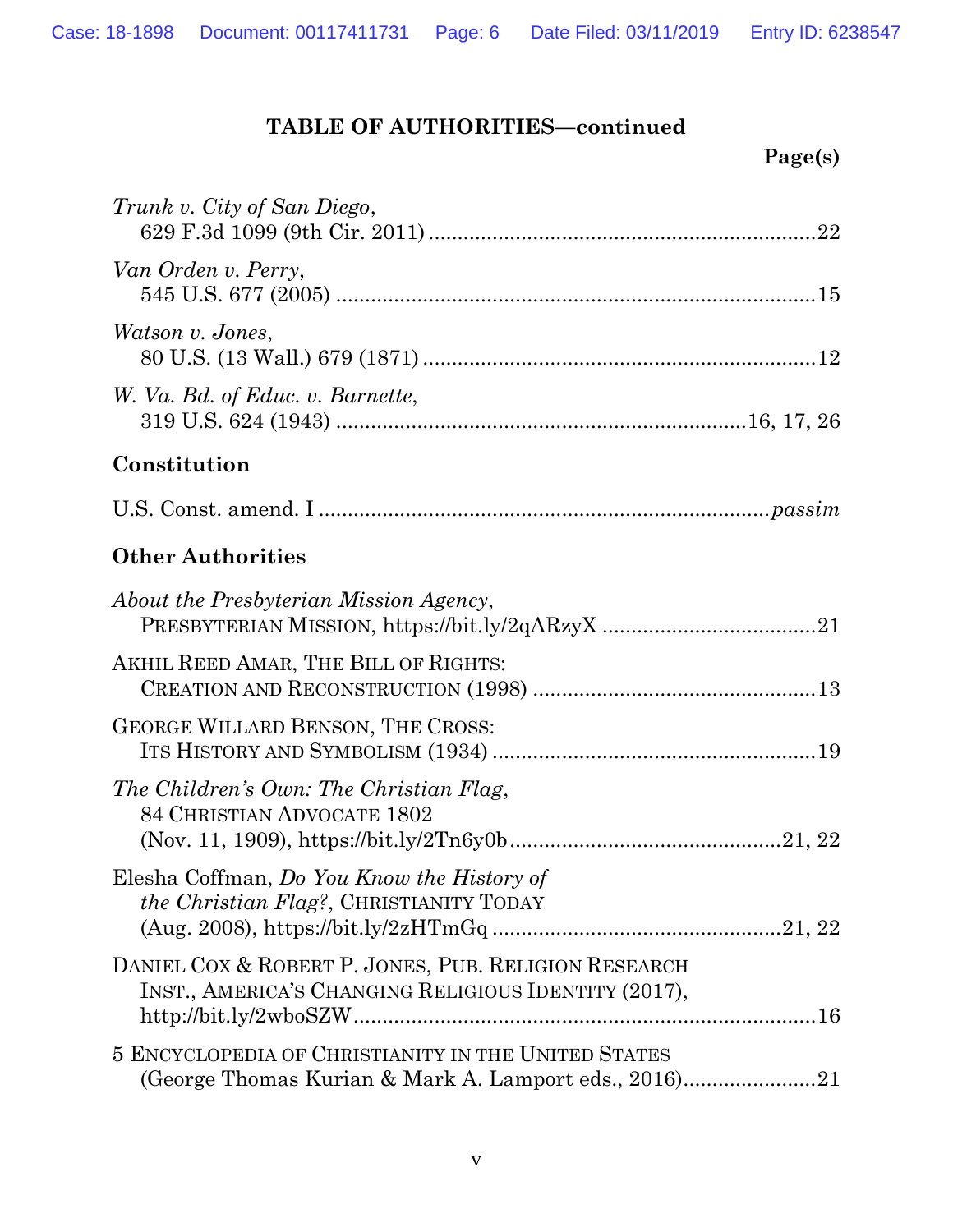| age(s) |
|--------|
|        |

| Carl H. Esbeck, Protestant Dissent and the<br>Virginia Disestablishment, 1776-1786,                                                                                                                                                                                                                                                                                                                                                                                                                                                                                               |
|-----------------------------------------------------------------------------------------------------------------------------------------------------------------------------------------------------------------------------------------------------------------------------------------------------------------------------------------------------------------------------------------------------------------------------------------------------------------------------------------------------------------------------------------------------------------------------------|
| EUSEBIUS, LIFE OF CONSTANTINE (Averil Cameron &                                                                                                                                                                                                                                                                                                                                                                                                                                                                                                                                   |
|                                                                                                                                                                                                                                                                                                                                                                                                                                                                                                                                                                                   |
|                                                                                                                                                                                                                                                                                                                                                                                                                                                                                                                                                                                   |
|                                                                                                                                                                                                                                                                                                                                                                                                                                                                                                                                                                                   |
| Noah Feldman, The Intellectual Origins of the                                                                                                                                                                                                                                                                                                                                                                                                                                                                                                                                     |
| Letter from Benjamin Franklin to Richard Price<br>$(Oct. 9, 1780), http://bit.ly/2jMsrVO9]$                                                                                                                                                                                                                                                                                                                                                                                                                                                                                       |
| <i>Frequently Asked Questions: Signs and Symbols,</i><br>$\label{eq:em} \textsc{Preseyterman} \begin{minipage}{0.9\linewidth} \textsc{Presup} \end{minipage} \begin{minipage}{0.9\linewidth} \textsc{Stab} \end{minipage} \begin{minipage}{0.9\linewidth} \textsc{Stab} \end{minipage} \begin{minipage}{0.9\linewidth} \textsc{Stab} \end{minipage} \begin{minipage}{0.9\linewidth} \textsc{Stab} \end{minipage} \begin{minipage}{0.9\linewidth} \textsc{Stab} \end{minipage} \begin{minipage}{0.9\linewidth} \textsc{Stab} \end{minipage} \begin{minipage}{0.9\linewidth} \text$ |
|                                                                                                                                                                                                                                                                                                                                                                                                                                                                                                                                                                                   |
| Frederick Mark Gedicks, Lynch and the Lunacy of                                                                                                                                                                                                                                                                                                                                                                                                                                                                                                                                   |
| <i>History</i> , NAT'L COUNCIL OF CHURCHES, https://bit.ly/2IfaWcy21                                                                                                                                                                                                                                                                                                                                                                                                                                                                                                              |
| WINTHROP S. HUDSON, RELIGION IN AMERICA (3d ed. 1981) 13                                                                                                                                                                                                                                                                                                                                                                                                                                                                                                                          |
| Thomas Jefferson, The Virginia Statute for Religious Freedom<br>(Jan. 16, 1786), reprinted in FOUNDING THE REPUBLIC:<br>A DOCUMENTARY HISTORY (John J. Patrick ed., 1995) 10, 11                                                                                                                                                                                                                                                                                                                                                                                                  |
| Kyle D. Johnson et al., <i>Pilot Study of the Effect of Religious</i><br>Symbols on Brain Function: Association with Measures of<br>Religiosity, 1 SPIRITUALITY IN CLINICAL PRAC. 82 (2014),                                                                                                                                                                                                                                                                                                                                                                                      |
| DOUGLAS KEISTER, STORIES IN STONE: A FIELD GUIDE TO                                                                                                                                                                                                                                                                                                                                                                                                                                                                                                                               |
| JOHN LOCKE, A LETTER CONCERNING TOLERATION                                                                                                                                                                                                                                                                                                                                                                                                                                                                                                                                        |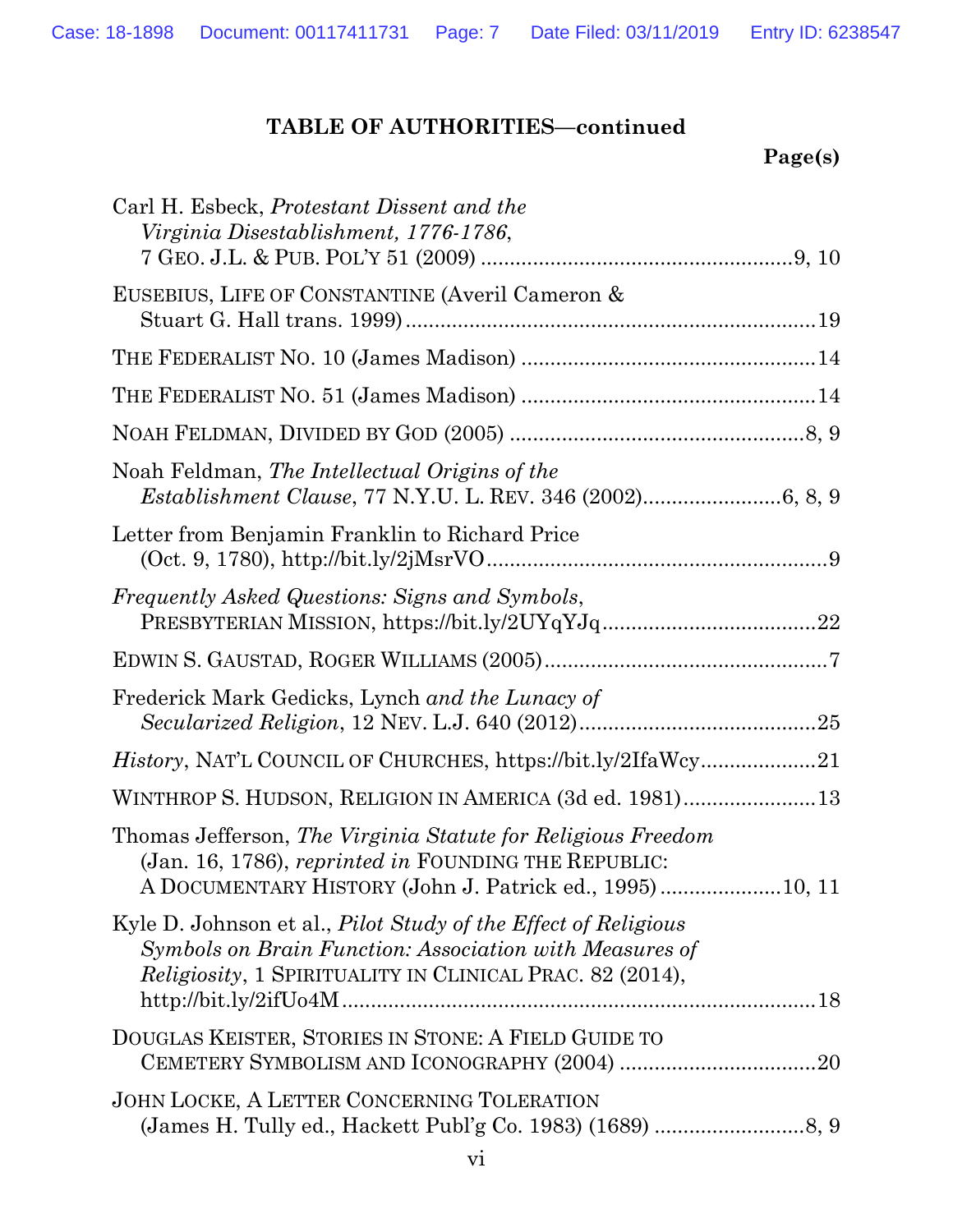| BRUCE W. LONGENECKER, THE CROSS BEFORE CONSTANTINE:<br>THE EARLY LIFE OF A CHRISTIAN SYMBOL (2015) 19                      |
|----------------------------------------------------------------------------------------------------------------------------|
| James Madison, Memorial and Remonstrance Against<br>Religious Assessments, reprinted in Everson v. Bd. of Educ.,           |
| Letter from James Madison to William Bradford                                                                              |
| Letter from James Madison to Edward Livingston                                                                             |
| RICHARD P. MCBRIEN, CAESAR'S COIN:                                                                                         |
| Michael W. McConnell, The Origins and Historical<br>Understanding of Free Exercise of Religion,                            |
| ALISTER E. MCGRATH, CHRISTIANITY:                                                                                          |
| JON MEACHAM, AMERICAN GOSPEL: GOD, THE FOUNDING<br>FATHERS, AND THE MAKING OF A NATION (2006) 14, 15                       |
| Metro-Area Membership Report: Boston-<br>Cambridge-Newton, ASS'N OF RELIGION                                               |
| National Council of the Churches of Christ in the U.S.A.,                                                                  |
| Andy G. Olree, "Pride Ignorance and Knavery": James<br>Madison's Formative Experiences with Religious                      |
| NICHOLAS JACKSON O'SHAUGHNESSY,                                                                                            |
| Merrill D. Peterson, <i>Jefferson and Religious Freedom</i> ,<br>ATLANTIC MONTHLY (Dec. 1994), http://theatln.tc/2idj7Xo10 |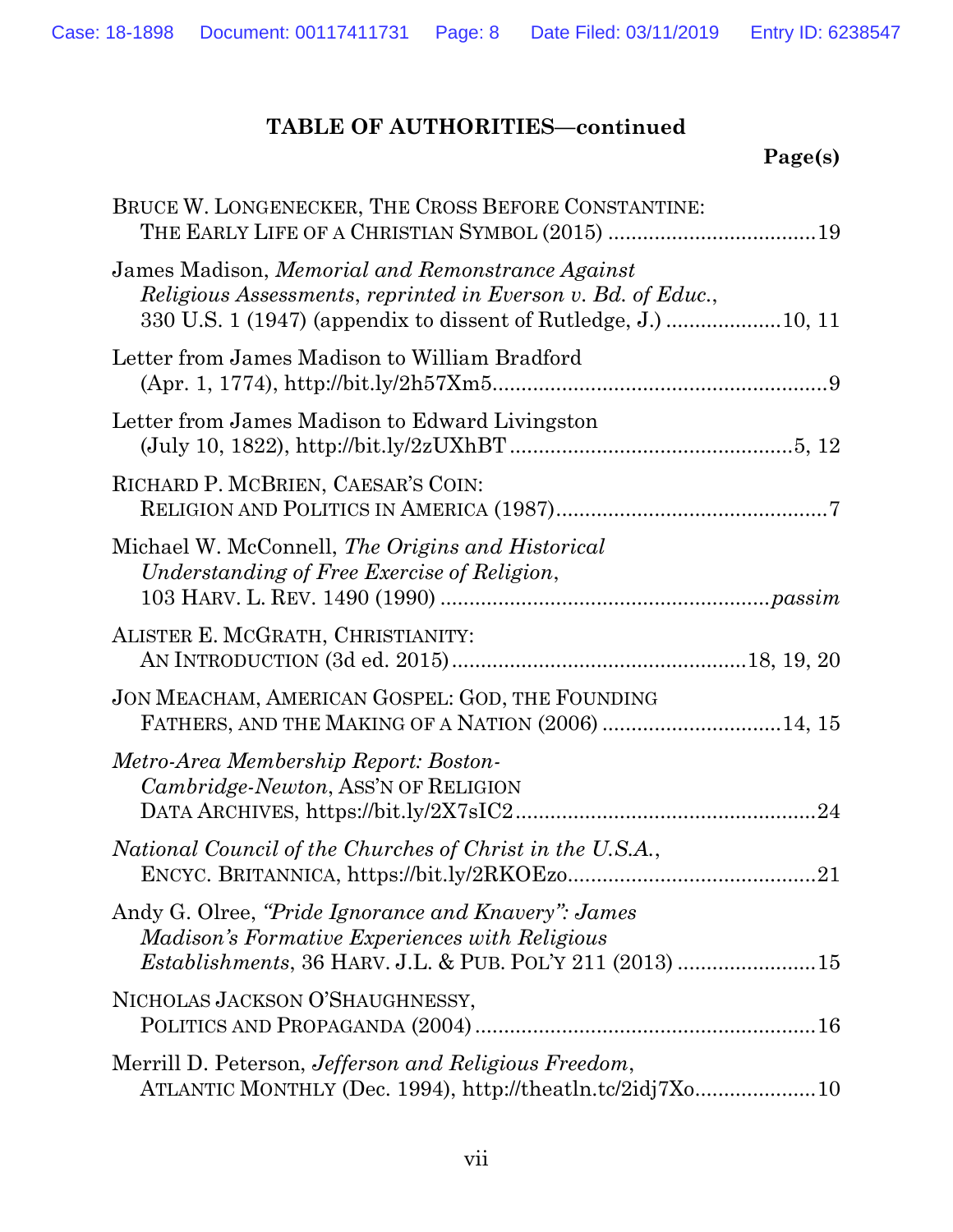| Pope Francis: The Cross Is the Gate of Salvation,<br>CATHOLIC NEWS (Mar. 12, 2017), http://bit.ly/2CLyEqE20                                      |
|--------------------------------------------------------------------------------------------------------------------------------------------------|
| Frank S. Ravitch, <i>Religious Objects as Legal Subjects</i> ,                                                                                   |
| JONATHAN RILEY-SMITH, THE CRUSADES: A HISTORY                                                                                                    |
| Philip A. Saigh, The Effect of Perceived Examiner Religion on<br>the Digit Span Performance of Lebanese Elementary                               |
| Philip A. Saigh, Religious Symbols and the WISC-R<br>Performance of Roman Catholic Junior High School                                            |
| 3 JOSEPH STORY, COMMENTARIES ON THE CONSTITUTION OF                                                                                              |
| RICHARD TAYLOR, HOW TO READ A CHURCH:<br>A GUIDE TO SYMBOLS AND IMAGES IN CHURCHES                                                               |
| U.S. CONFERENCE OF CATHOLIC BISHOPS, BUILT OF LIVING                                                                                             |
| ROGER WILLIAMS, THE BLOUDY TENENT OF PERSECUTION<br>FOR CAUSE OF CONSCIENCE (1644), reprinted in<br><b>3 COMPLETE WRITINGS OF ROGER WILLIAMS</b> |
| JOHN WITTE JR., RELIGION AND THE AMERICAN                                                                                                        |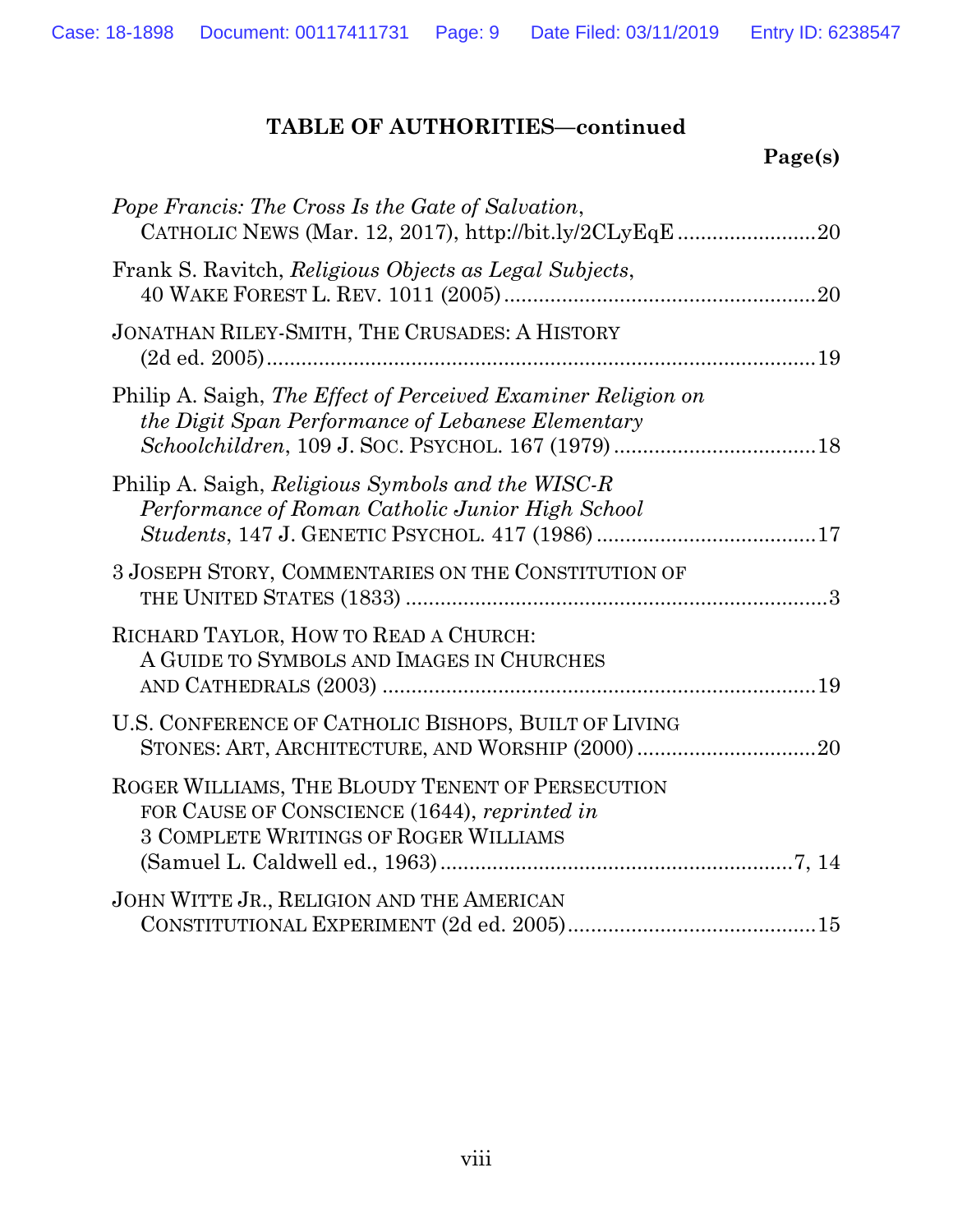#### **INTERESTS OF THE** *AMICI CURIAE***<sup>1</sup>**

<span id="page-9-0"></span>*Amici* are religious and civil-rights organizations whose members include adherents to a wide array of faiths and beliefs, including those that have historically been subjected to religious discrimination and official disfavor. *Amici* are united in respecting the important but distinct roles played by religion and government in the life of our Nation. From the time of the founding, the Establishment Clause and the religious and philosophical ideals on which it is premised have protected religious freedom for all Americans by ensuring that government does not interfere in private matters of conscience.

A governmental display of the Christian flag in front of city hall is exclusionary to the countless Americans not represented by that religious symbol. More than that, it places a heavy thumb on the scale in favor of one religion over others and over nonreligion. *Amici* have strong interests in ensuring that religious freedom is protected against such governmental favor or disfavor and that this Court's jurisprudence remains true to the fundamental principles on which the Religion Clauses of the First Amendment are based.

 $\overline{a}$ 

<sup>1</sup> *Amici* affirm that no counsel for a party authored this brief in whole or in part and that no person other than *amici*, their members, or their counsel made a monetary contribution intended to fund the brief's preparation or submission. The parties have consented to this filing.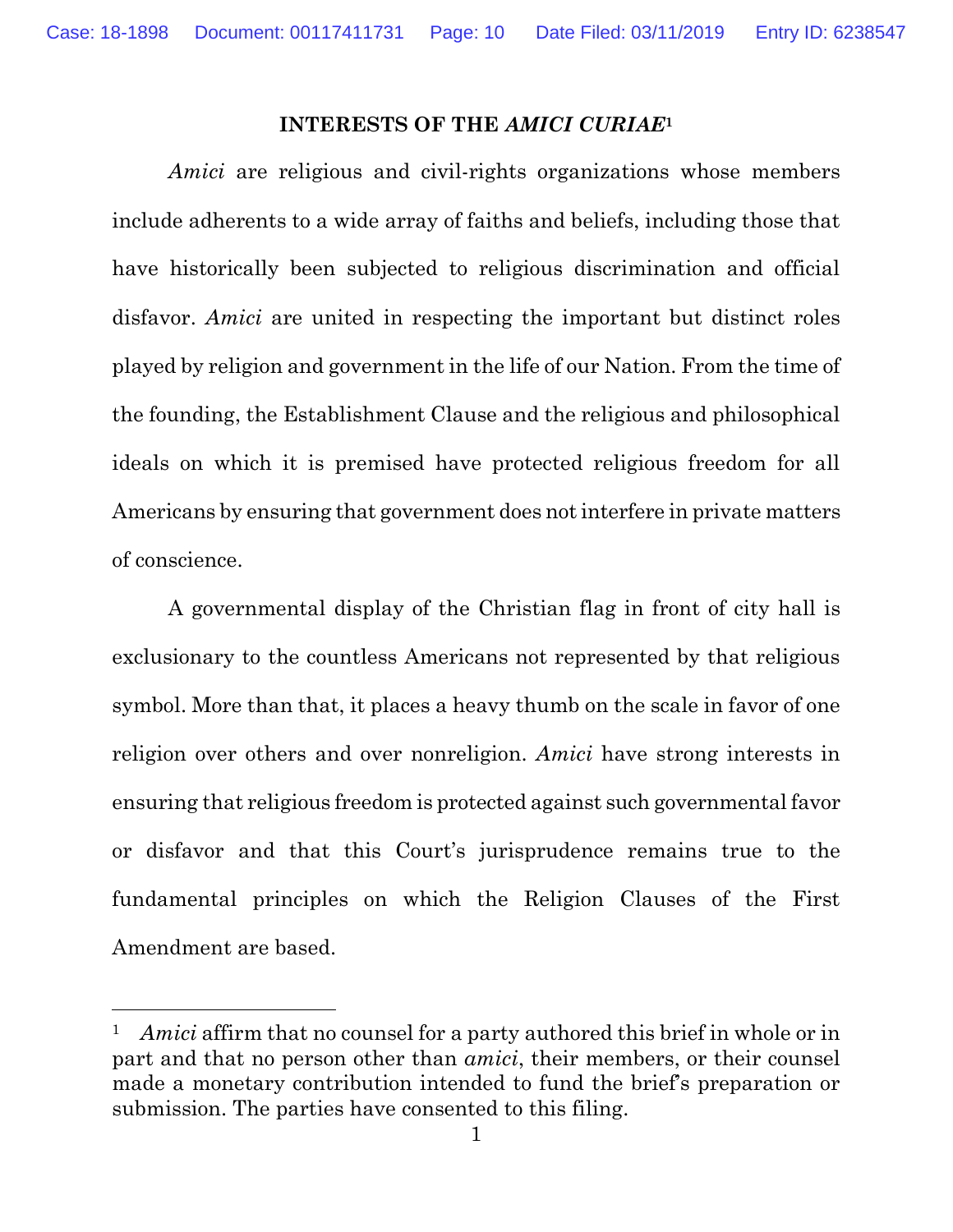*Amici* are:

- Americans United for Separation of Church and State.
- American Humanist Association.
- Anti-Defamation League.
- Central Conference of American Rabbis.
- Freedom From Religion Foundation.
- Jewish Social Policy Action Network.
- Men of Reform Judaism.
- Muslim Advocates.
- National Council of Jewish Women.
- People For the American Way Foundation.
- Reconstructing Judaism.
- Reconstructionist Rabbinical Association.
- Sikh Coalition.
- Union for Reform Judaism.
- Women of Reform Judaism.

## **INTRODUCTION AND SUMMARY OF ARGUMENT**

<span id="page-10-0"></span>"The clearest command of the Establishment Clause is that one religious denomination cannot be officially preferred over another." *Larson v. Valente*, 456 U.S. 228, 244 (1982); *accord, e.g.*, *McCreary County v. ACLU of*   $Ky_{1}, 545$  U.S. 844, 860 (2005) (government must remain "neutral post vectors"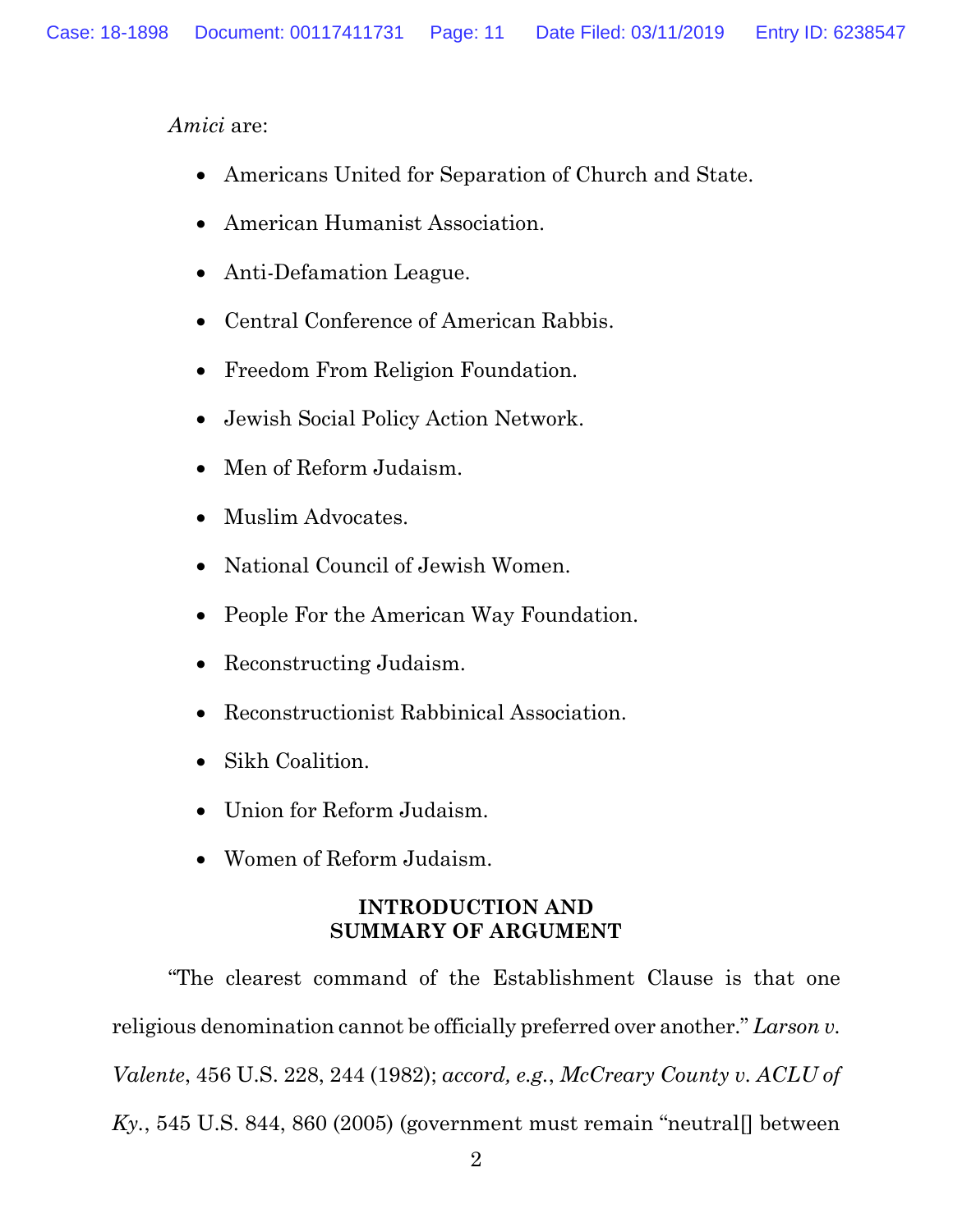religion and religion, and between religion and nonreligion" (quoting *Epperson v. Arkansas*, 393 U.S. 97, 104 (1968)).

By ordaining that civil government and religious authorities operate in separate spheres, the Framers sought to safeguard religious freedom for all: When free from governmental influence and interference, religions may grow organically, letting all worship and pray, or not, according to the dictates of their conscience. And by prohibiting the alignment of secular and religious power, the Framers undertook to "cut off the means of religious persecution." 3 JOSEPH STORY, COMMENTARIES ON THE CONSTITUTION OF THE UNITED STATES § 1871, at 728 (1833). Thus, the First Amendment does not allow government to express support or preference for any faith or denomination, no matter how modest or benign in intent that expression may seem.

Because religious symbols are powerful expressions of ideas, for many people it would be profoundly affirming to see a flag promoting their own religion flying outside city hall. But to those who do not subscribe to the beliefs represented by the flag, the display instead may send a stigmatizing message of exclusion from the political community. *See Santa Fe Indep. Sch. Dist. v. Doe*, 530 U.S. 290, 309 (2000). And even for adherents to the favored religion, the government's use, for its own purposes, of their religious symbol may be demeaning to both their faith and the revered symbol. *See id.*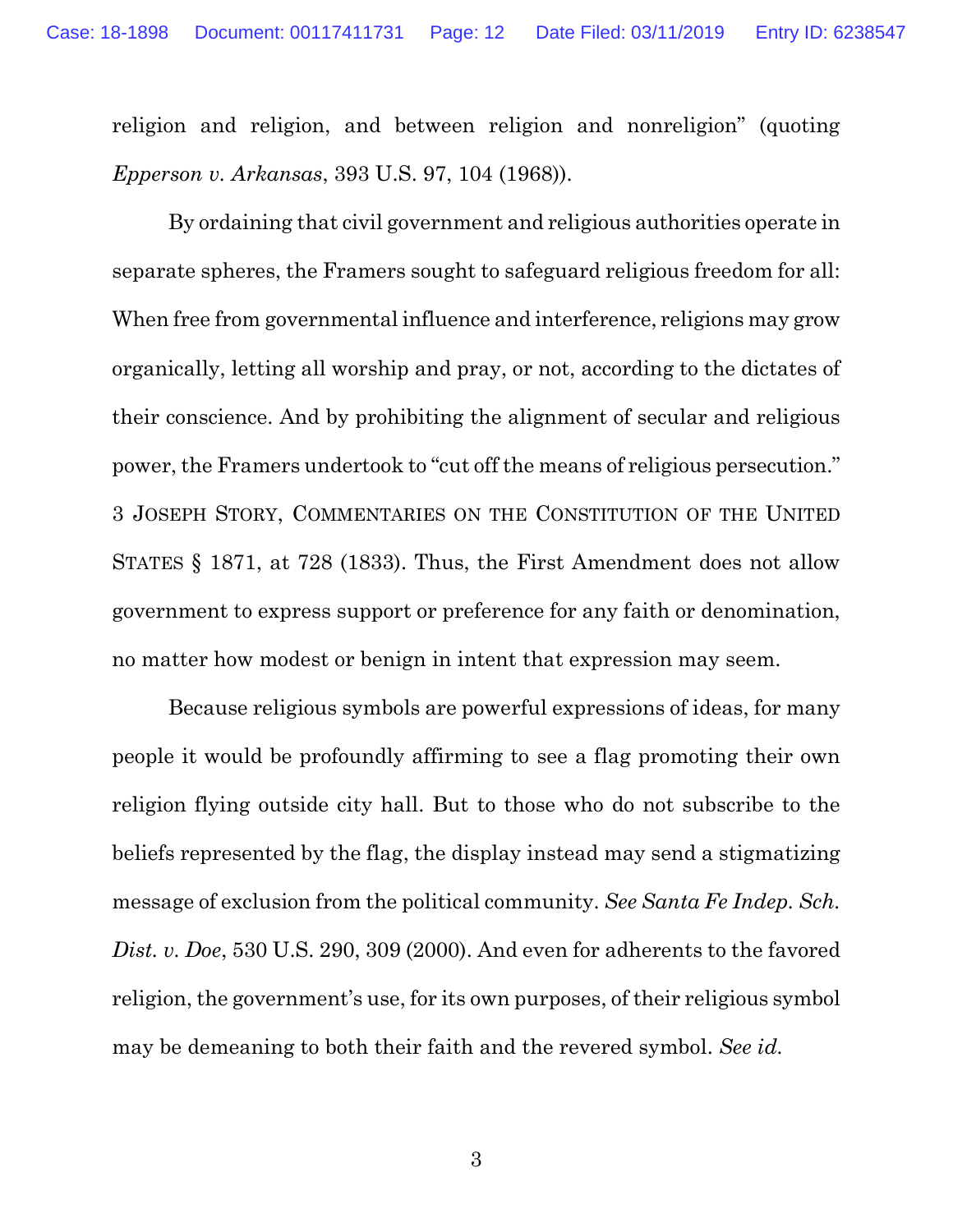The Framers effected a separation of government and religion as the means to ensure enduring religious freedom. As our Nation becomes increasingly pluralistic, that cause is more important than ever. Boston's policy here not to display religious flags in front of City Hall thus respects the diverse faiths of all city residents, in keeping with the First Amendment and the fundamental freedoms that it safeguards. This Court should therefore reject any invitation to forsake our Nation's "profound commitment to religious liberty" (*McCreary*, 545 U.S. at 884) and should instead reaffirm the founding principles and essential protections for religious freedom that have served this country and all its people so well for so long.

#### **ARGUMENT**

<span id="page-12-0"></span>As the district court held, the flags displayed at City Hall constitute government speech. *Shurtleff v. City of Boston*, 337 F. Supp. 3d 66, 75 (D. Mass. 2018). The messages conveyed by the flags must therefore comply with the dictates of the Establishment Clause. *Id.* at 76; *see also Pleasant Grove City v. Summum*, 555 U.S. 460, 468 (2009).

The Christian flag that Appellants have asked the City to raise outside City Hall depicts a red Latin cross inside a blue canton on a white field. *Shurtleff*, 337 F. Supp. 3d at 71. "[T]he Latin cross . . . is the principal symbol of Christianity around the world." *Capitol Square Review & Advisory Bd. v. Pinette*, 515 U.S. 753, 792 (1995) (Souter, J., concurring in part and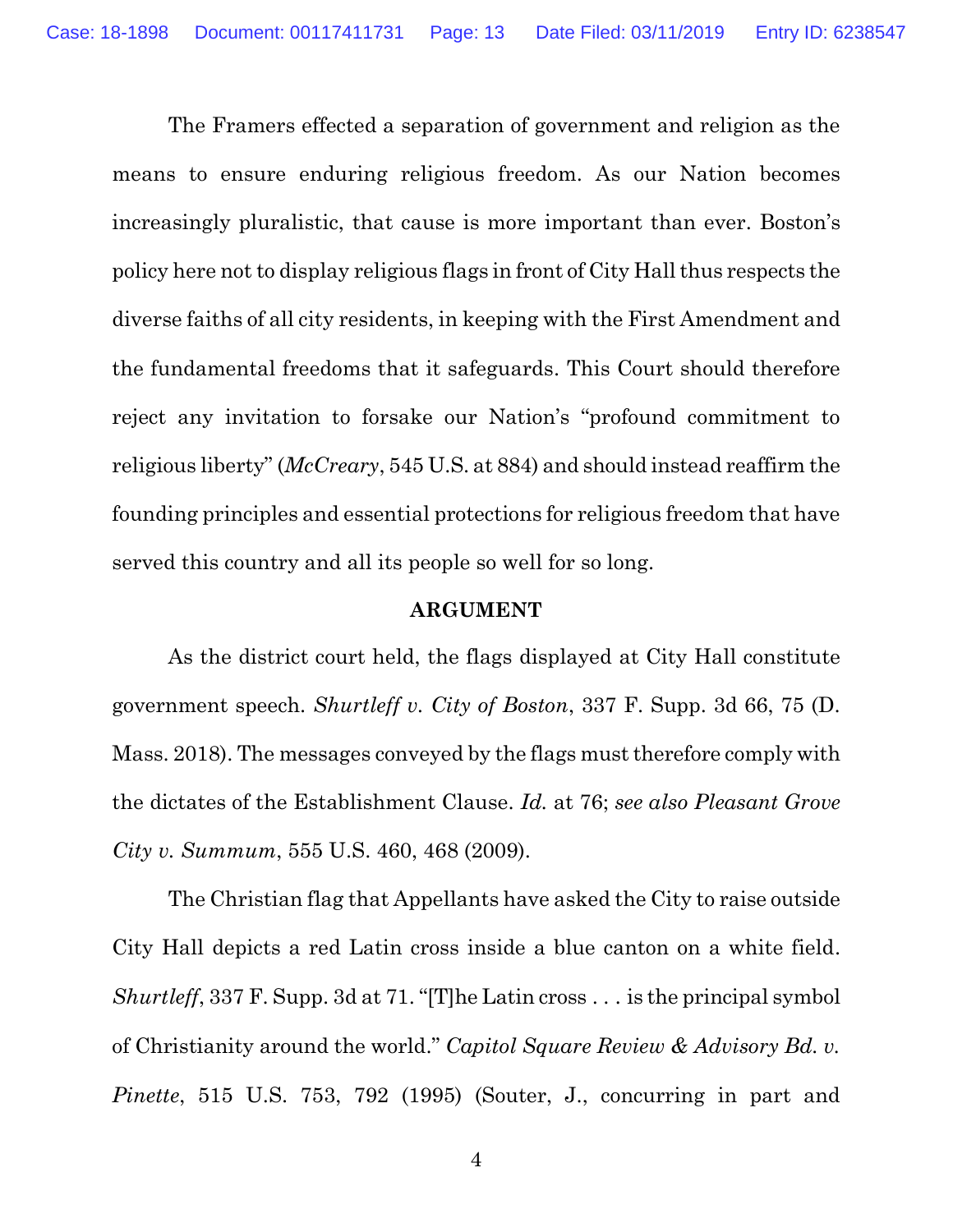concurring in the judgment); *accord Salazar v. Buono*, 559 U.S. 700, 725 (2010) (Alito, J., concurring in part and concurring in the judgment). The Christian flag thus straightforwardly represents Christians and Christianity; and Appellants intend its display at City Hall to honor their religion and its adherents. *See Shurtleff*, 337 F. Supp. 3d at 71. Were the City to fly the flag alongside the American and Massachusetts flags—the very symbols of government—its action would serve a purely religious purpose: unambiguously proclaiming the value of a particular religion. *Cf. County of Allegheny v. ACLU Greater Pittsburgh Chapter*, 492 U.S. 573, 661 (1989) (Kennedy, J., concurring in the judgment in part and dissenting in part) (explaining that a Latin cross atop city hall would unconstitutionally proselytize Christianity). By declining to do so, the City has properly preserved its neutrality among religions, as the Framers directed and the Establishment Clause requires.

## <span id="page-13-0"></span>**A. THE JUDGMENT IS CONSISTENT WITH THE HISTORY, PURPOSE, AND ORIGINAL UNDERSTANDING OF THE ESTABLISHMENT CLAUSE.**

The architects of the First Amendment recognized that "Religion & Govt. will both exist in greater purity, the less they are mixed together." Letter from James Madison to Edward Livingston (July 10, 1822), http://bit.ly/2zUXhBT. This principle—that religion flourishes best when government is involved least—has deep roots in theology and political philosophy that long predate the founding of the Republic. Grounded in the

5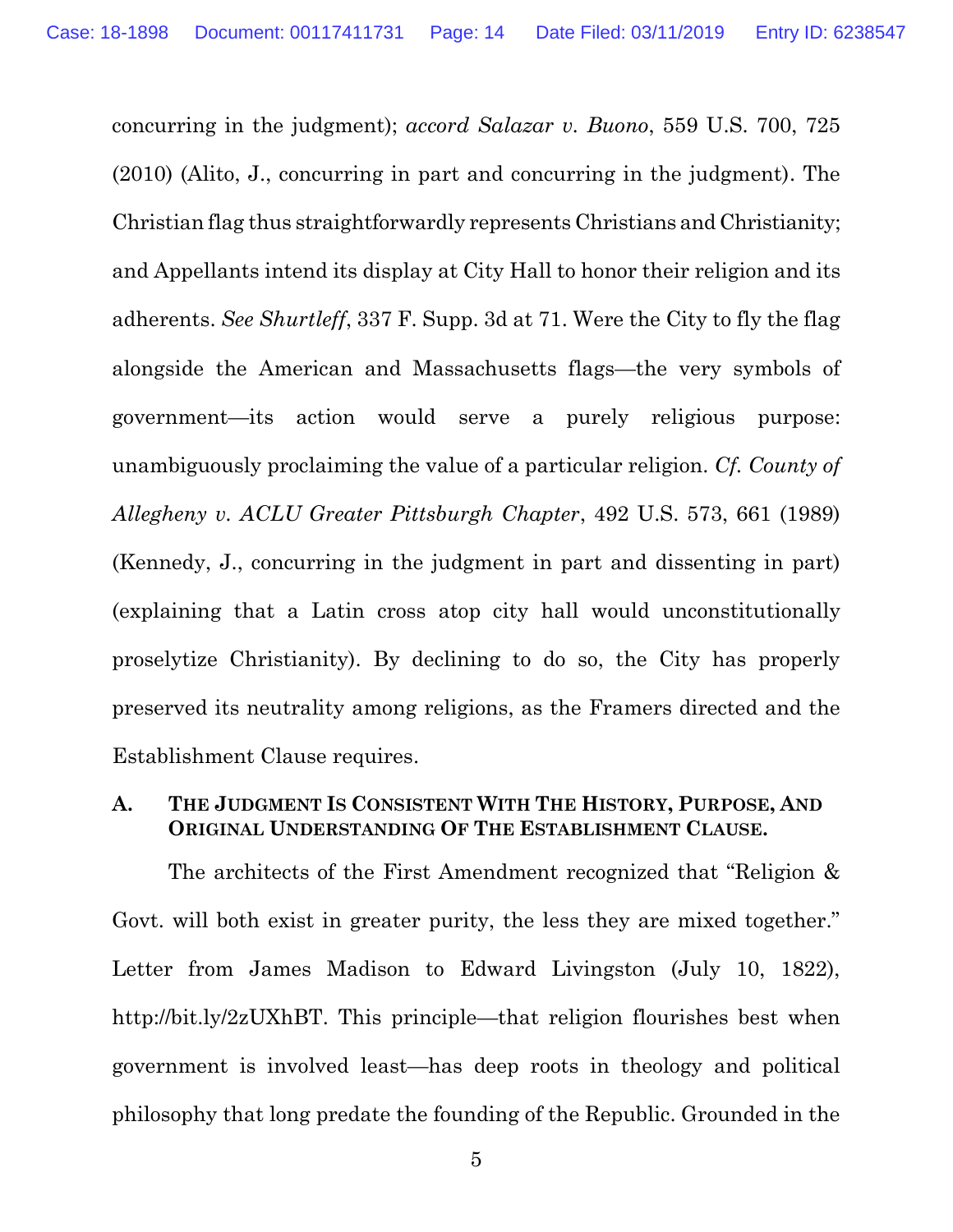understanding that freedom of conscience is an essential component of faith, as well as the experience of a long, sad history of religiously based strife and oppression, the principle of separation recognizes that governmental support for religion corrodes true belief, makes religious denominations and houses of worship beholden to the state, and places subtle—or not so subtle—coercive pressure on individuals and groups to conform.

## <span id="page-14-0"></span>**1. Our Nation is built on the understanding that even modest governmental involvement with religion is a grave threat to religious freedom.**

a. The notion of freedom of conscience as a moral virtue traces to the thirteenth-century teachings of Thomas Aquinas, who wrote that conscience must be a moral guide and that acting against one's conscience is sin. *See* Noah Feldman, *The Intellectual Origins of the Establishment Clause*, 77 N.Y.U. L. REV. 346, 356–57 (2002). Martin Luther built on this idea, teaching that the Church lacks authority to bind believers' consciences on spiritual questions: "the individual himself c[an] determine the content of his conscience based on scripture and reason." *Id.* at 358–59. John Calvin developed the idea further, preaching that individual conscience absolutely deprives civil government of authority to dictate in matters of faith. *See id.* at 359–61.

These tenets found expression in the New World teachings of Roger Williams, the Baptist theologian and founder of Rhode Island. Williams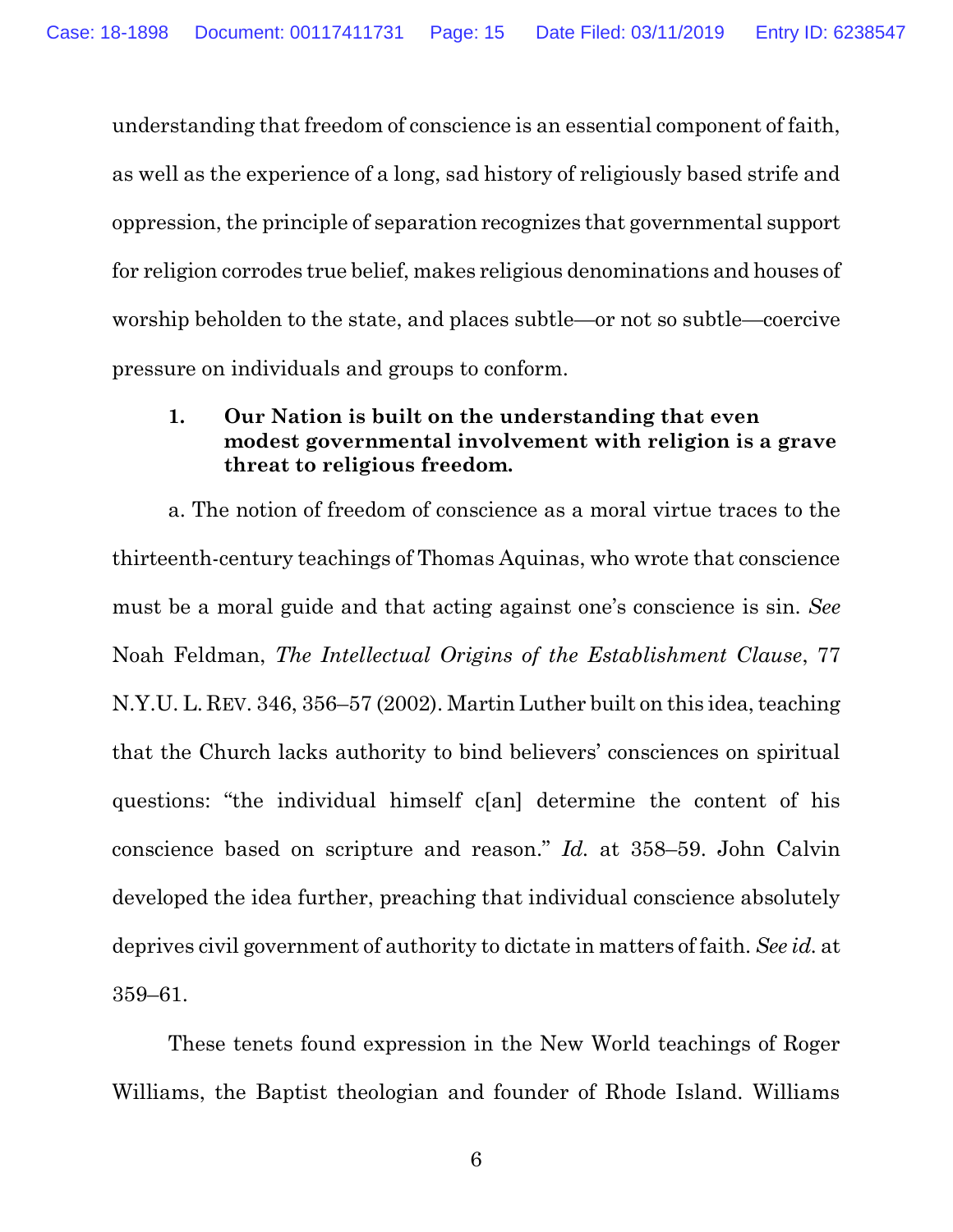preached that for religious belief to be genuine, people must come to it of their own free will; compelled belief and punishment of dissent are anathema to true faith, and religious practices are sinful unless performed "with[] *faith* and true perswasion that they are the true institutions of God." ROGER WILLIAMS, THE BLOUDY TENENT OF PERSECUTION FOR CAUSE OF CONSCIENCE (1644), *reprinted in* 3 COMPLETE WRITINGS OF ROGER WILLIAMS 12 (Samuel L. Caldwell ed., 1963).

Thus, Williams taught that keeping government from involving itself with or taking sides in matters of religion is crucial to protect religious dissenters against persecution and to safeguard religion itself against impurity and dilution. *See id.* at 12–13; EDWIN S. GAUSTAD, ROGER WILLIAMS 59 (2005); RICHARD P. MCBRIEN, CAESAR'S COIN: RELIGION AND POLITICS IN AMERICA 248 n.37 (1987) ("[T]he Jews of the Old Testament and the Christians of the New Testament 'opened a gap in the hedge or wall of separation between the garden of the church and the wilderness of the world. . . . [I]f He will ever please to restore His garden and Paradise again, it must of necessity be walled in peculiarly unto Himself from the world.'" (quoting Williams)). When government involves itself in matters of religion, even if just to give the barest nod of approval to a particular faith or set of beliefs, the inherent coercive authority of the state debases religion and impedes the exercise of free will. *See, e.g.*, *Engel v. Vitale*, 370 U.S. 421, 434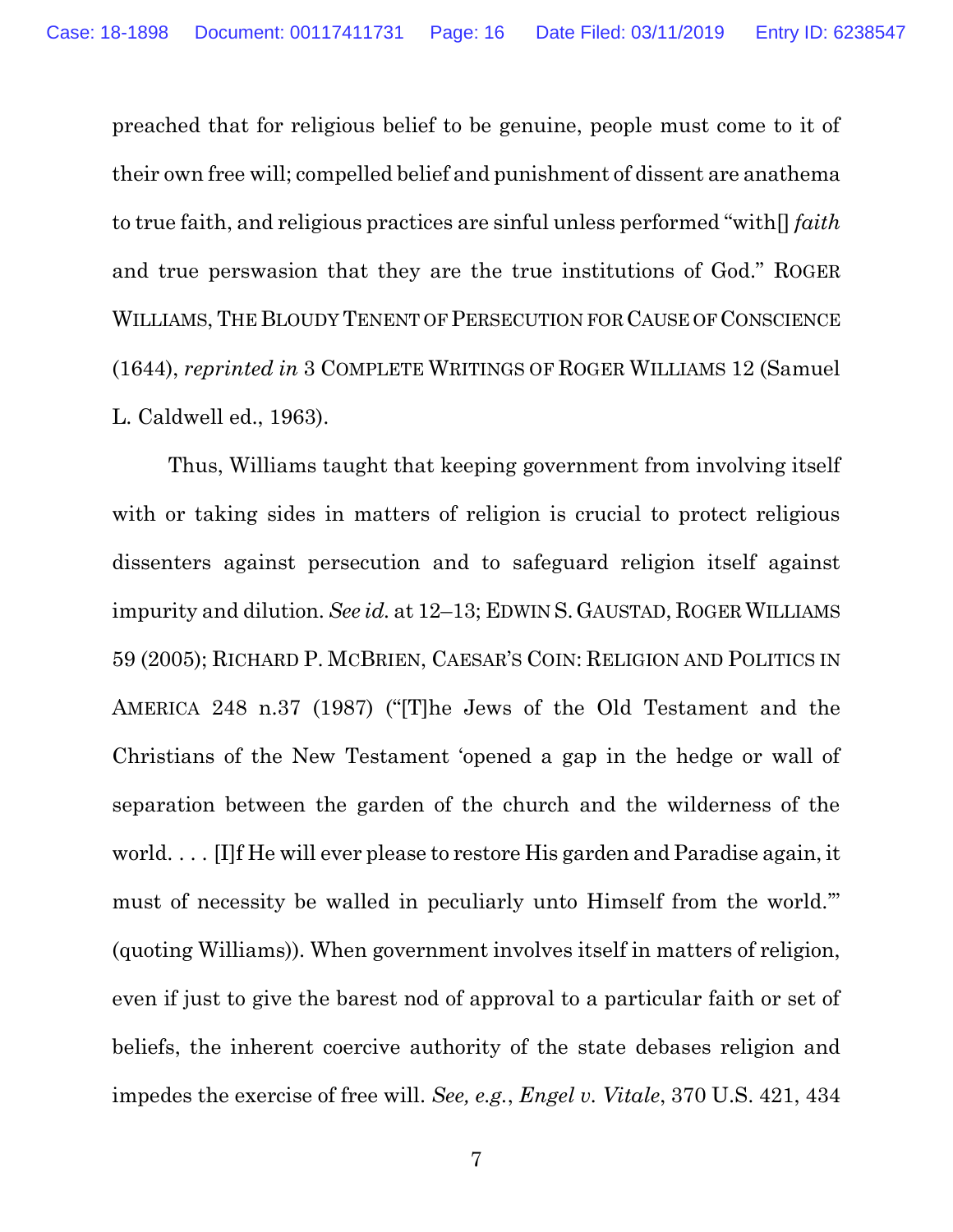n.20 (1962) (explaining Williams's view that "the doctrine of separation of church and state . . . was necessary in order to protect the church from the danger of destruction which he thought inevitably flowed from control by even the best-intentioned civil authorities").

b. Not only did this theology guide the development of religion in America, but it also became the foundation for the political thought that shaped our constitutional order. Notably, John Locke, whose writings influenced the Framers of the First Amendment (*see* Feldman, *Intellectual Origins*, *supra*, at 350–52; Michael W. McConnell, *The Origins and Historical Understanding of Free Exercise of Religion*, 103 HARV.L. REV. 1490, 1430–31 (1990)), built the teachings into his theory of government. Echoing Williams, he expressed the view that religious acts are meaningful only if done sincerely and freely. NOAH FELDMAN, DIVIDED BY GOD 29–30 (2005). And he incorporated the principle into his argument for religious toleration:

[W]hatsoever may be doubtful in Religion, yet this at least is certain, that no Religion, which I believe not to be true, can be either true, or profitable unto me. In vain therefore do Princes compel their Subjects to come into their Church-communion, under pretence of saving their Souls. . . . [W]hen all is done, they must be left to their own Consciences.

JOHN LOCKE, A LETTER CONCERNING TOLERATION 38 (James H. Tully ed., Hackett Publ'g Co. 1983) (1689).

Based on this understanding, Locke reasoned that citizens must not and cannot delegate matters of individual conscience to government. *See*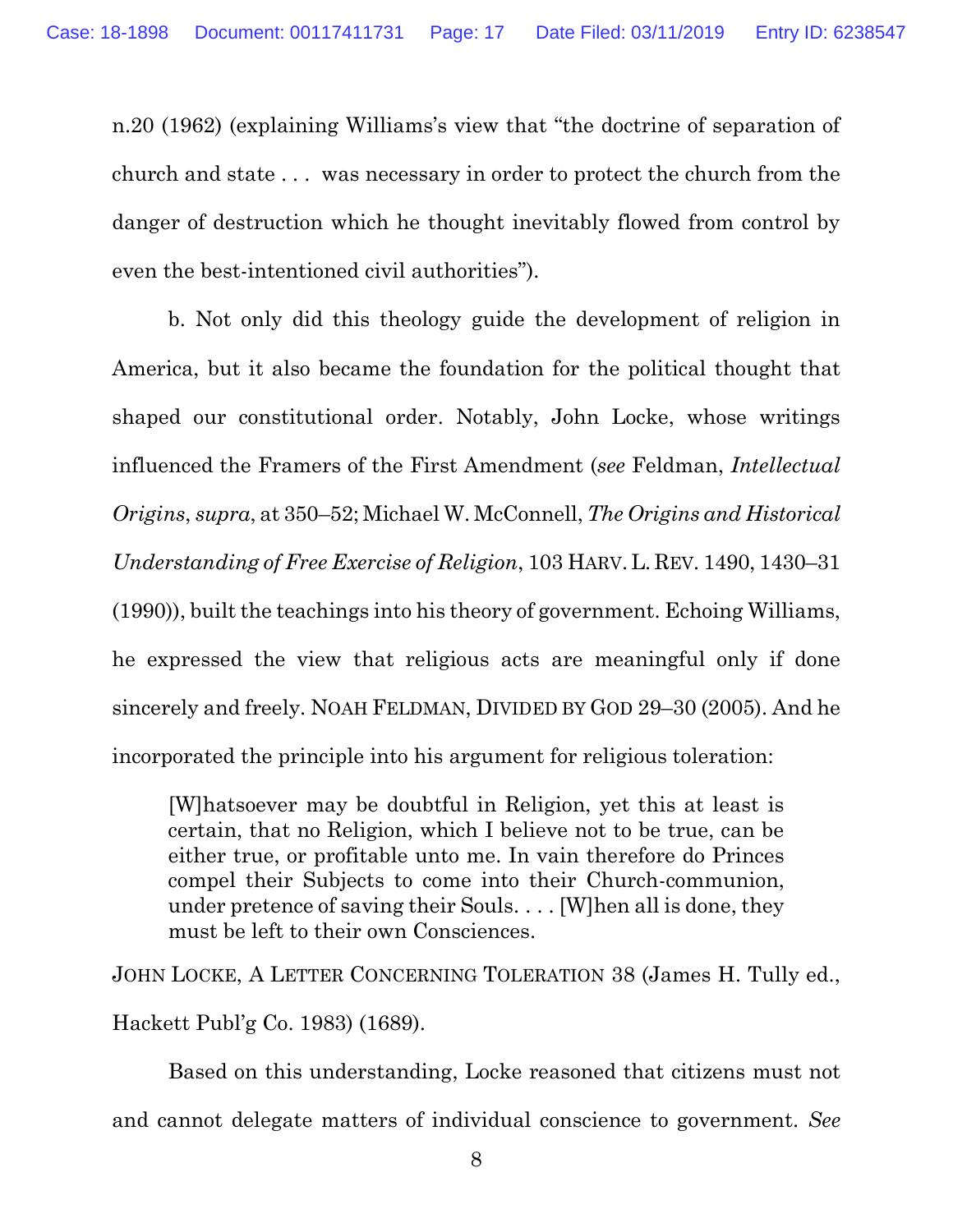FELDMAN, DIVIDED BY GOD 30. Thus, he concluded, "civil government" should not "interfere with matters of religion except to the extent necessary to preserve civil interests." Feldman, *Intellectual Origins*, *supra*, at 368 (summarizing Locke); *see also* McConnell, *supra*, at 1433–35.

Many of this Nation's founders took these teachings to heart. Benjamin Franklin, for example, stated:

When a Religion is good, I conceive that it will support itself; and when it cannot support itself, and God does not take care to support [it], so that its Professors are oblig'd to call for the help of the Civil Power, 'tis a Sign, I apprehend, of its being a bad one.

Letter from Benjamin Franklin to Richard Price (Oct. 9, 1780), http://bit.ly/2jMsrVO. And James Madison viewed governmental support for religion as "[r]eligious bondage [that] shackles and debilitates the mind and unfits it for every noble enterprize." Letter from James Madison to William Bradford (Apr. 1, 1774), http://bit.ly/2h57Xm5.

c. Madison's commitment to freedom of conscience informed his opposition to Patrick Henry's proposal in 1784 that Virginia fund religious education through property taxes. *See* Carl H. Esbeck, *Protestant Dissent and the Virginia Disestablishment, 1776-1786*, 7 GEO. J.L. & PUB.POL'Y 51, 77–78 (2009). Madison objected to Henry's proposed legislation as an infringement on "the equal right of every citizen to the free exercise of his Religion according to the dictates of conscience," a gross intrusion into religion, and a threat to civil government. James Madison, *Memorial and Remonstrance*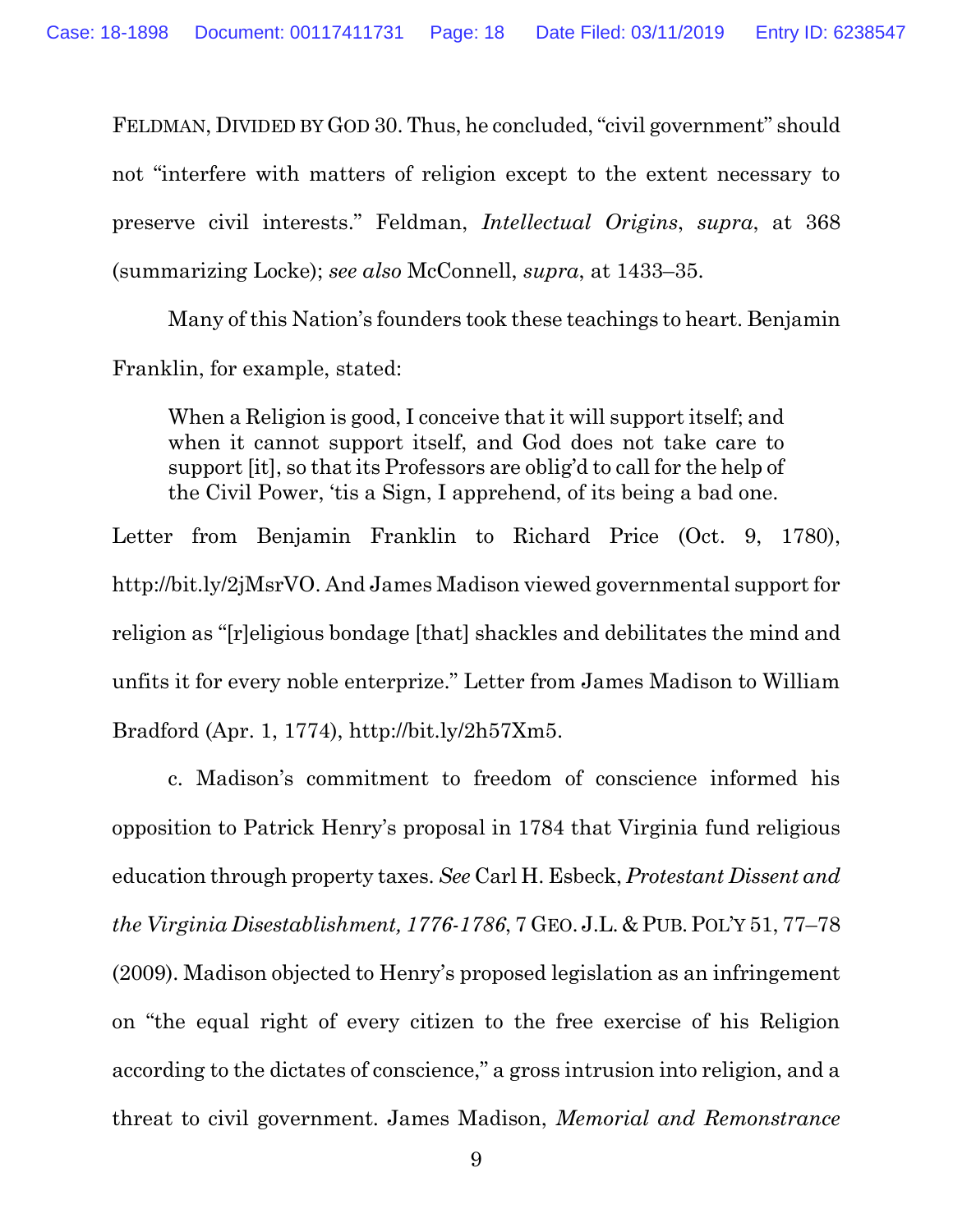*Against Religious Assessments* ¶¶ 12–13, 15, *reprinted in Everson v. Bd. of Educ.*, 330 U.S. 1, 63–72 (1947) (appendix to dissent of Rutledge, J.). He argued that governmental support for religion would only "weaken in those who profess [the benefited] [r]eligion a pious confidence in its innate excellence," while "foster[ing] in those who still reject it, a suspicion that its friends are too conscious of its fallacies, to trust it to its own merits." *Id.* ¶ 6.

These arguments not only led to the defeat of Henry's proposal but also inspired passage of Thomas Jefferson's Bill for Establishing Religious Freedom (*see* Merrill D. Peterson, *Jefferson and Religious Freedom*, ATLANTIC MONTHLY (Dec. 1994), http://theatln.tc/2idj7Xo), the forebear of the First Amendment's Religion Clauses (*see Everson*, 330 U.S. at 13).

Jefferson's Bill declared it an "impious presumption of legislators and rulers, civil as well as ecclesiastical . . . [to] assume[] dominion over the faith of others, setting up their own opinions and modes of thinking as the only true and infallible, and as such endeavouring to impose them on others." Thomas Jefferson, *The Virginia Statute for Religious Freedom* (Jan. 16, 1786), *reprinted in* FOUNDING THE REPUBLIC: A DOCUMENTARY HISTORY 94, 95 (John J. Patrick ed., 1995). And it recognized that governmental favoritism "tends only to corrupt the principles of that religion it is meant to encourage, by bribing with a monopoly of worldly honours and emoluments, those who will externally profess and conform to it." *Id.* at 95. Or as Madison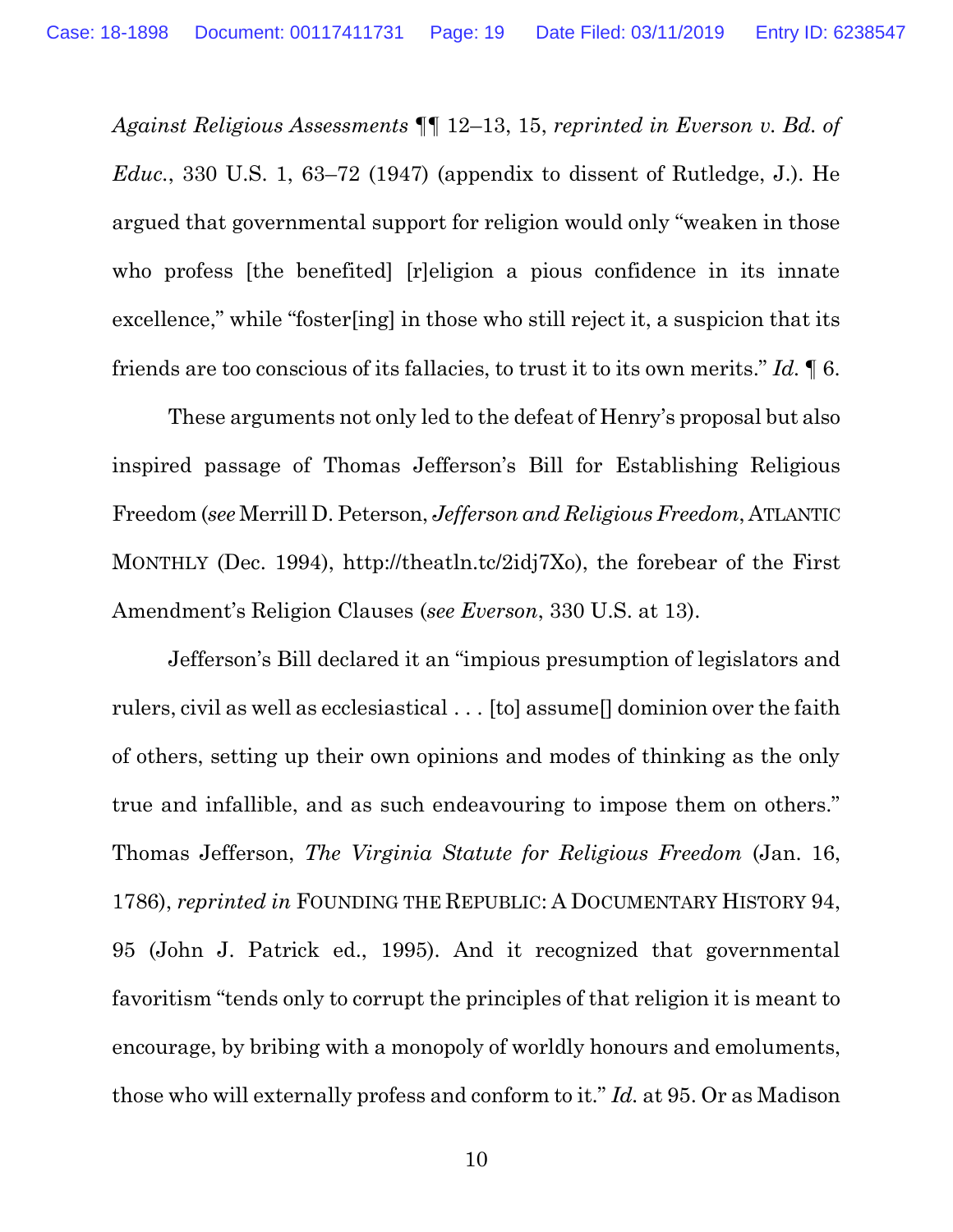put it, "experience witnesseth that ecclesiastical establishments, instead of maintaining the purity and efficacy of Religion, have had a contrary operation. . . . What have been [their] fruits? More or less in all places, pride and indolence in the Clergy; ignorance and servility in the laity; in both, superstition, bigotry and persecution." Madison, *Memorial and Remonstrance*, ¶ 7.

In short, the Virginia statute embodied the belief that religion neither requires nor benefits from the support of government: "truth is great and will prevail if left to herself." Jefferson, *Virginia Statute*, *supra*, at 95. And it conveyed the understanding that even modest, seemingly benign governmental favoritism influences individual religious practice and pressures clergy, houses of worship, and denominations to conform their teachings to the predilections of bureaucrats. *See id.* at 94–95.

d. "[T]he provisions of the First Amendment, in the drafting and adoption of which Madison and Jefferson played such leading roles, had the same objective and were intended to provide the same protection against governmental intrusion on religious liberty as the Virginia statute." *Everson*, 330 U.S. at 13 (citing *Davis v. Beason*, 133 U.S. 333, 342 (1890); *Reynolds v. United States*, 98 U.S. 145, 164 (1878); *Watson v. Jones*, 80 U.S. (13 Wall.) 679 (1871)). Jefferson and Madison's vision, premised on a commitment to robust freedom of conscience, accordingly defined the original understanding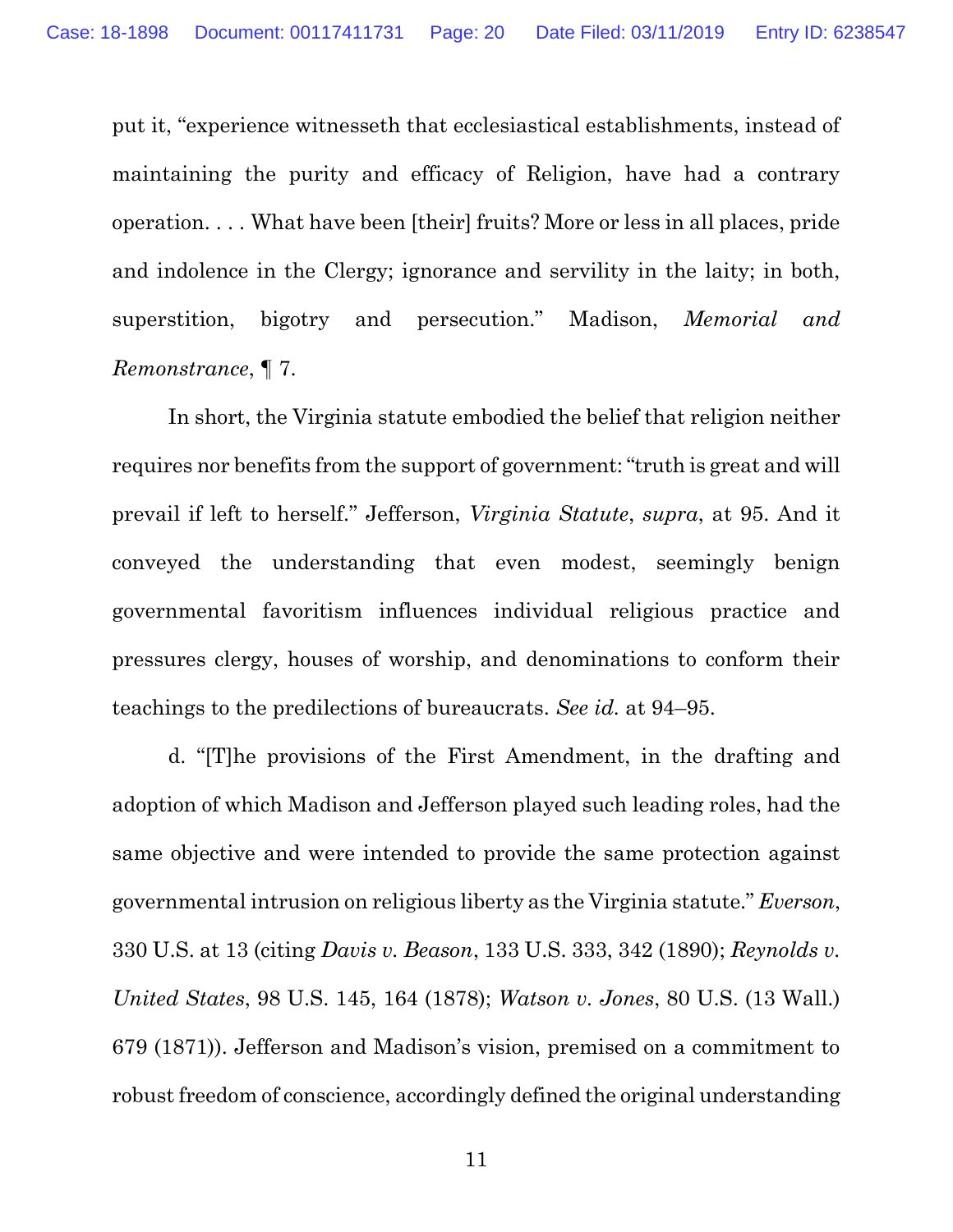of the Establishment Clause. *See, e.g.*, *Hosanna-Tabor Evangelical Lutheran Church & Sch. v. EEOC*, 565 U.S. 171, 183–85 (2012) (identifying Madison as "the leading architect of the religion clauses"); *Ariz. Christian Sch. Tuition Org. v. Winn*, 563 U.S. 125, 141 (2011) (same); *Flast v. Cohen*, 392 U.S. 83, 103 (1968) (same). "[T]he Virginia struggle for religious liberty thus became warp and woof of our constitutional tradition, not simply by the course of history, but by the common unifying force of Madison's life, thought and sponsorship." *Everson*, 330 U.S. at 39 (Rutledge, J., dissenting).

In recognition "that a union of government and religion tends to destroy government and to degrade religion" (*Engel*, 370 U.S. at 431 (1962)), "the First Amendment rests upon the premise that both religion and government can best work to achieve their lofty aims if each is left free from the other within its respective sphere" (*Illinois ex rel. McCollum v. Bd. of Educ.*, 333 U.S. 203, 212 (1948); *accord* Letter from James Madison to Edward Livingston, *supra*). "The Establishment Clause thus stands as an expression of principle on the part of the Founders of our Constitution that religion is too personal, too sacred, too holy, to permit its 'unhallowed perversion' by a civil magistrate" (*Engel*, 370 U.S. at 431–32)—perversion that occurs when a faith is favored as much as when one is disfavored (*see Lee v. Weisman*, 505 U.S. 577, 608 (1992) (Blackmun, J., concurring) ("The favored religion may be compromised as political figures reshape the religion's beliefs for their own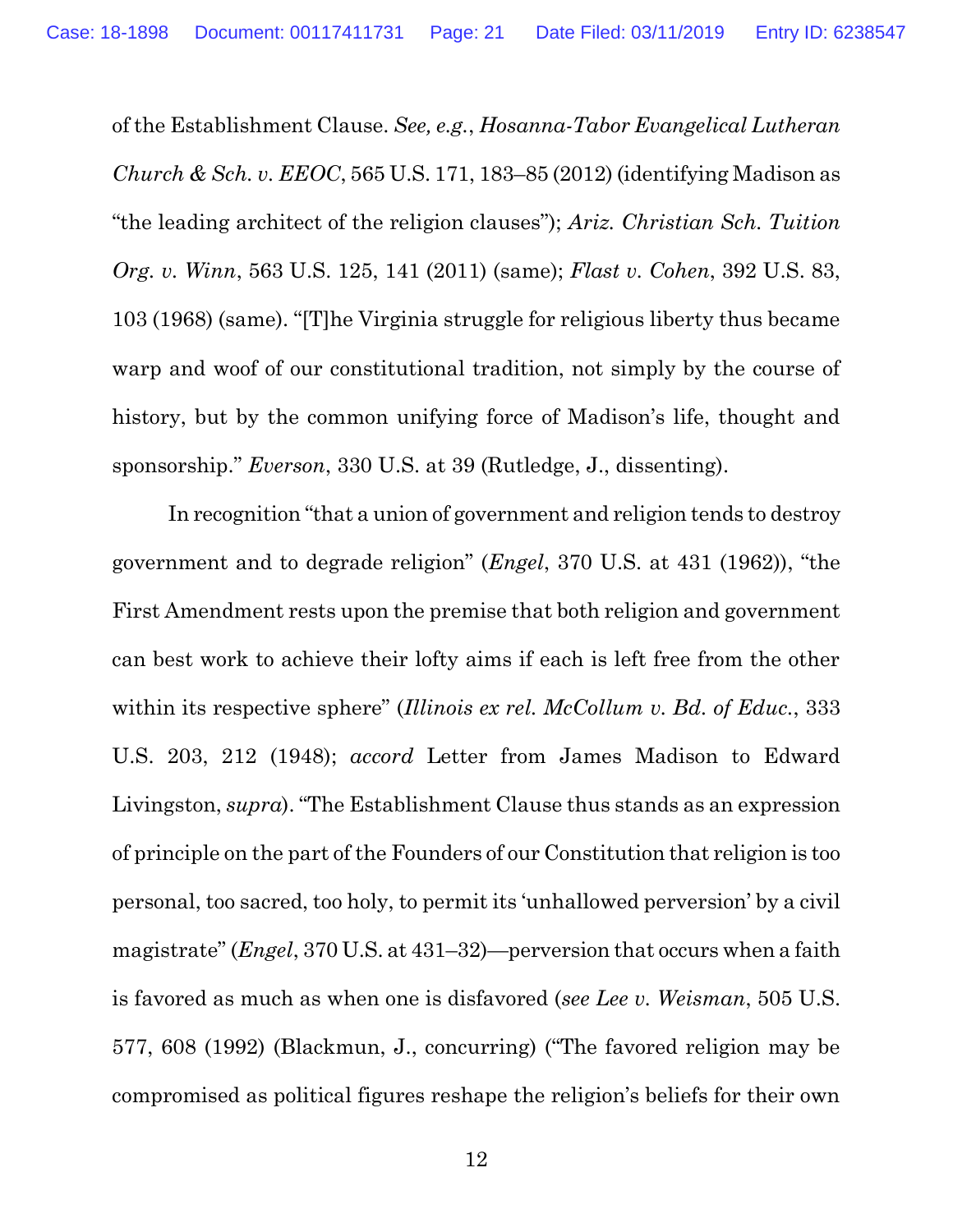purposes; it may be reformed as government largesse brings government regulation.")).

## <span id="page-21-0"></span>**2. The Framers recognized that religious pluralism and civil harmony require government to refrain from taking sides in matters of religion.**

The Framers intended not only to protect "the freedom of the individual to worship in his own way," but also to guard against the "anguish, hardship and bitter strife that could come when zealous religious groups struggle. with one another to obtain the Government's stamp of approval." *Engel*, 370 U.S. at 429.

a. Though the United States was more homogenous in 1789 than it is today, this country has, from the beginning, been home to unprecedented religious diversity. Congregationalists maintained a stronghold in New England; Anglicans dominated religious life in the South; Quakers influenced society significantly in Pennsylvania. *See* AKHIL REED AMAR, THE BILL OF RIGHTS: CREATION AND RECONSTRUCTION 45 (1998); WINTHROP S. HUDSON, RELIGION IN AMERICA 46 (3d ed. 1981). And the Framers well knew that "[t]he centuries immediately before and contemporaneous with the colonization of America had been filled with turmoil, civil strife, and persecutions, generated in large part by established sects determined to maintain their absolute political and religious supremacy." *Everson*, 303 U.S. at 8–9. Religious pluralism thus represented both a great national strength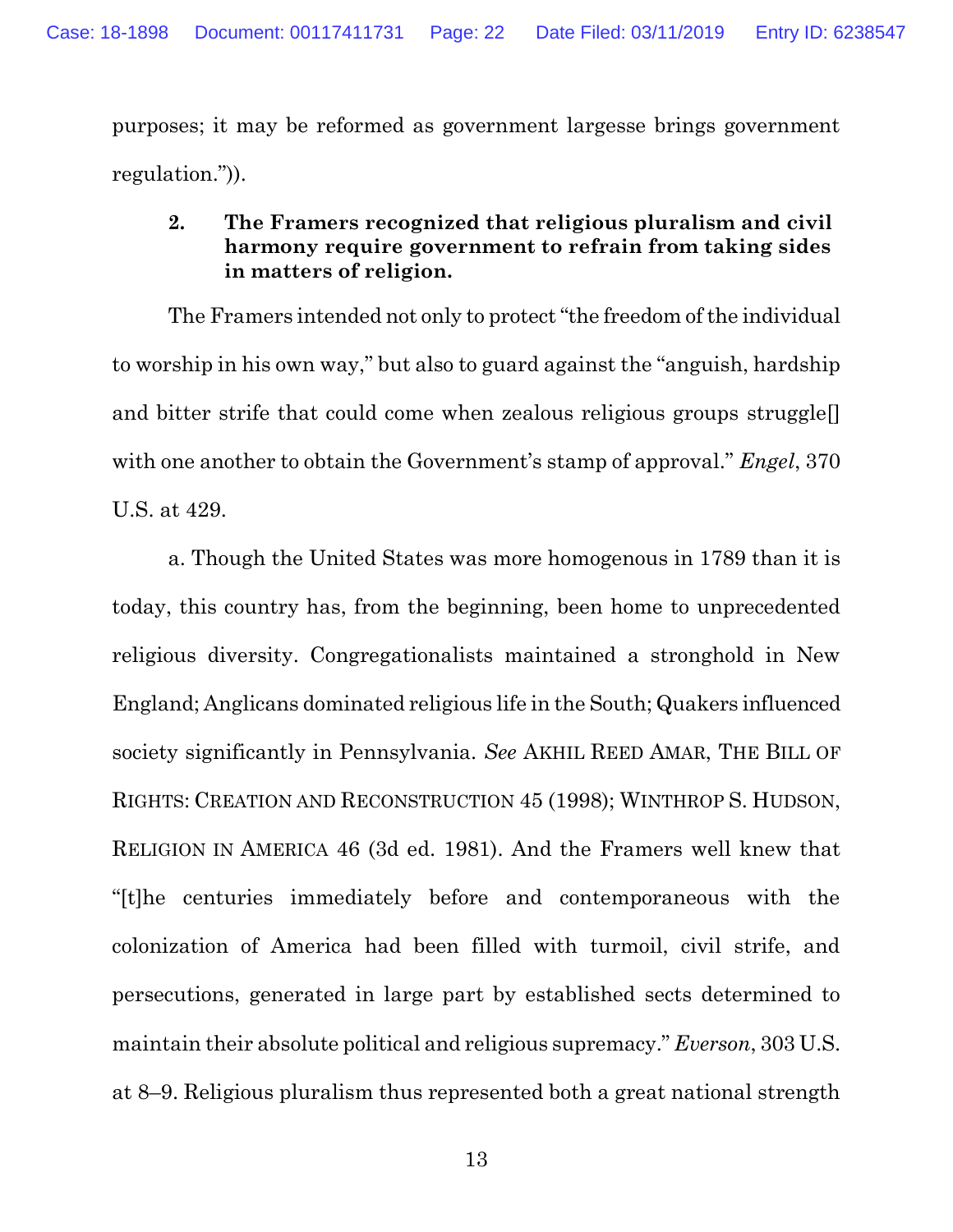and a profound threat. The Framers recognized that separation of civil power from religious was the antidote to divisiveness and violence.

Their belief grew out of the liberty-of-conscience teachings in the theology of Roger Williams and the philosophy of John Locke. Williams made the religious case against using the tools of the state to promote religion, even to the slightest degree, because that inevitably leads to "persecution for cause of Conscience" in breach of the "expresse command of God that Peace be kept." WILLIAMS, *supra*, at 59, 61. And Locke, "[w]riting in the aftermath of religious turmoil in England and throughout Europe," had recognized "the tendency of both religious and governmental leaders to overstep their bounds and intermeddle in the others' province," producing civil strife. McConnell, *supra*, at 1431–32. Locke argued, therefore, that separation was a prerequisite to lasting peace. *See id*.

b. Hence, the Framers set out to create a sustainable system of government for the Nation's diverse people and faiths (*see* JON MEACHAM, AMERICAN GOSPEL: GOD, THE FOUNDING FATHERS, AND THE MAKING OF A NATION 101 (2006))—one that ensured religious liberty for all through the acceptance and preservation of religious pluralism (*see* JOHN WITTE JR., RELIGION AND THE AMERICAN CONSTITUTIONAL EXPERIMENT 45 (2d ed. 2005) (citing THE FEDERALIST NOS. 10, 51 (James Madison))). *Cf.* McConnell, *supra*, at 1513, 1516 (arguing that Free Exercise Clause was result of, and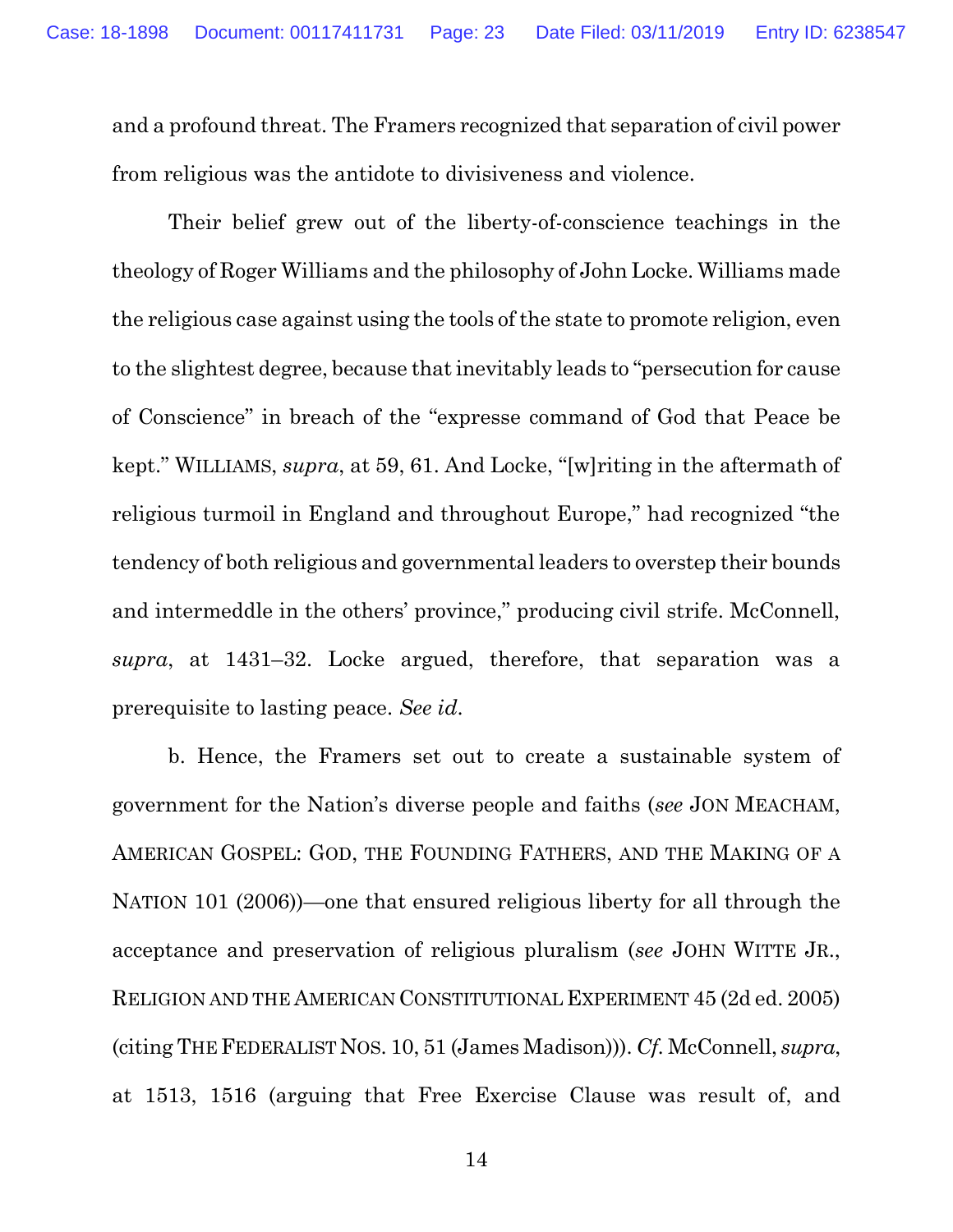protection for, religious pluralism). It was against this philosophical and political backdrop, including the lived experience of the persecution of Baptists and other religious dissenters at the hands of the established Anglican church (*see* Andy G. Olree, *"Pride Ignorance and Knavery": James Madison's Formative Experiences with Religious Establishments*, 36 HARV. J.L. & PUB. POL'Y 211, 215, 226–27, 266–67 (2013)), that Virginia enacted Jefferson's Bill for Establishing Religious Freedom.

In short, the Establishment Clause reflects Madison and Jefferson's "plan of preserving religious liberty to the fullest extent possible in a pluralistic society," allowing religion to flourish while quelling the civil strife that pluralism may engender. *See McCreary*, 545 U.S. at 882 (O'Connor, J., concurring). "'[A]ssur[ing] the fullest possible scope of religious liberty and tolerance for all'" was understood to be the only way "to avoid that divisiveness based upon religion that promotes social conflict, sapping the strength of government and religion alike." *Van Orden v. Perry*, 545 U.S. 677, 698 (2005) (Breyer, J., concurring in the judgment).

As our country becomes ever more religiously diverse (*see* DANIEL COX & ROBERT P. JONES, PUB. RELIGION RESEARCH INST. AMERICA'S CHANGING RELIGIOUS IDENTITY (2017), http://bit.ly/2wboSZW), these fundamental safeguards for the freedom of all to believe, or not, and to worship, or not,

15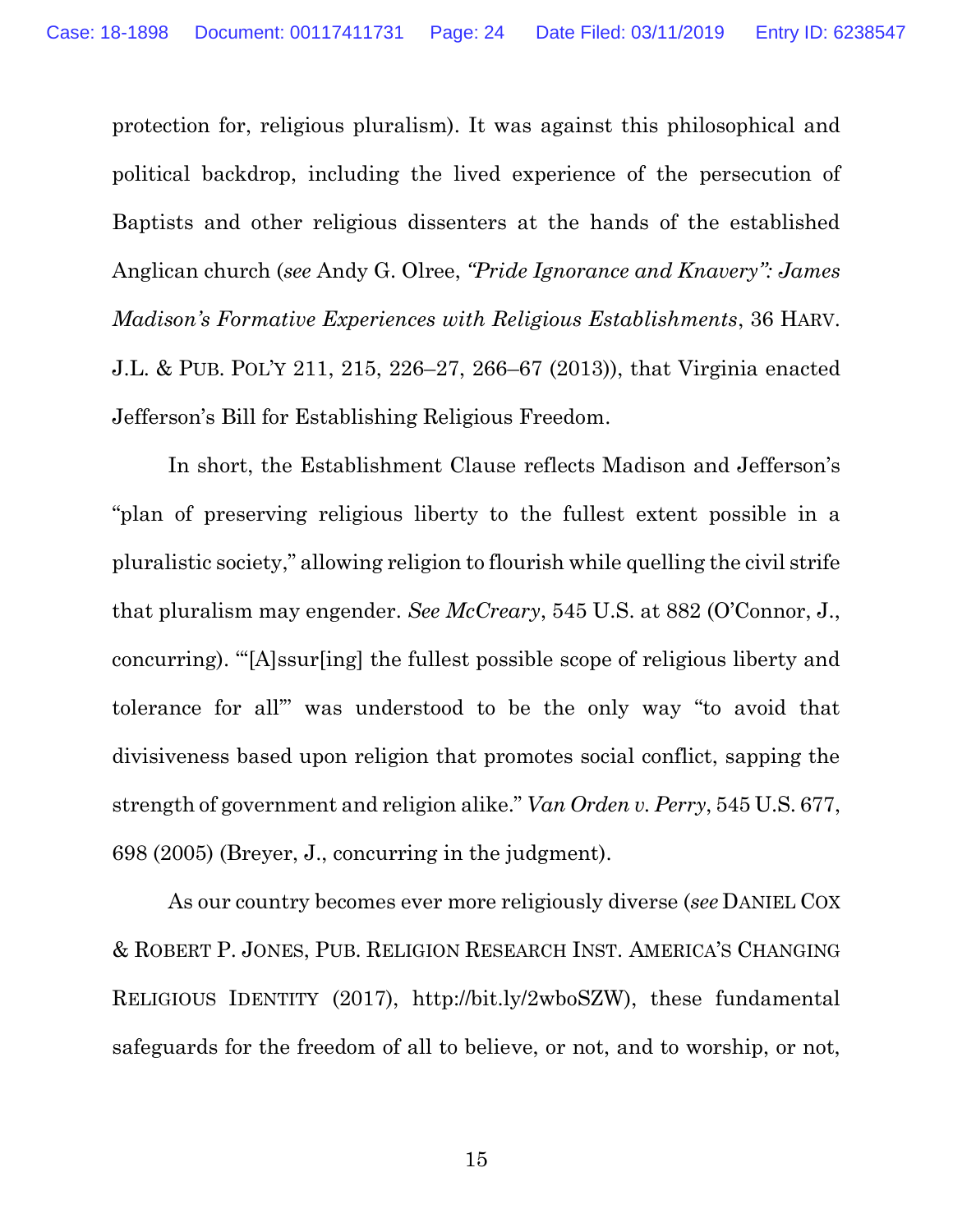according to the dictates of their conscience are more important today than ever before.

## <span id="page-24-0"></span>**B. BOSTON'S POLICY AGAINST FLYING RELIGIOUS FLAGS ADVANCES RELIGIOUS FREEDOM.**

#### **1. Symbols have concrete, real-world effects.**

<span id="page-24-1"></span>a. Symbols have power. They communicate complex ideas, often more effectively and more forcefully than mere words. "The use of an emblem or flag to symbolize some system, idea, institution, or personality, is a short cut from mind to mind." *W. Va. Bd. of Educ. v. Barnette*, 319 U.S. 624, 632 (1943); *see also Regan v. Time, Inc.*, 468 U.S. 641, 678 (1984) (Brennan, J., concurring in part and dissenting in part) ("'one picture is worth a thousand words'"). Symbols not only communicate ideas but also persuade and motivate action. "[T]hey attract public notice, they are remembered for decades or even centuries afterwards. A symbol speaks directly to the heart." NICHOLAS JACKSON O'SHAUGHNESSY, POLITICS AND PROPAGANDA 102 (2004).

Hence, "[c]auses and nations, political parties, lodges and ecclesiastical groups seek to knit the loyalty of their followings to a flag or banner, a color or design." *Barnette*, 319 U.S. at 632. For example, "[p]regnant with expressive content, the flag as readily signifies this Nation as does the combination of letters found in 'America.'" *Texas v. Johnson*, 491 U.S. 397, 405 (1989). That is why images of the Stars and Stripes being hoisted atop Mount Suribachi on Iwo Jima in 1945 and above the rubble of the World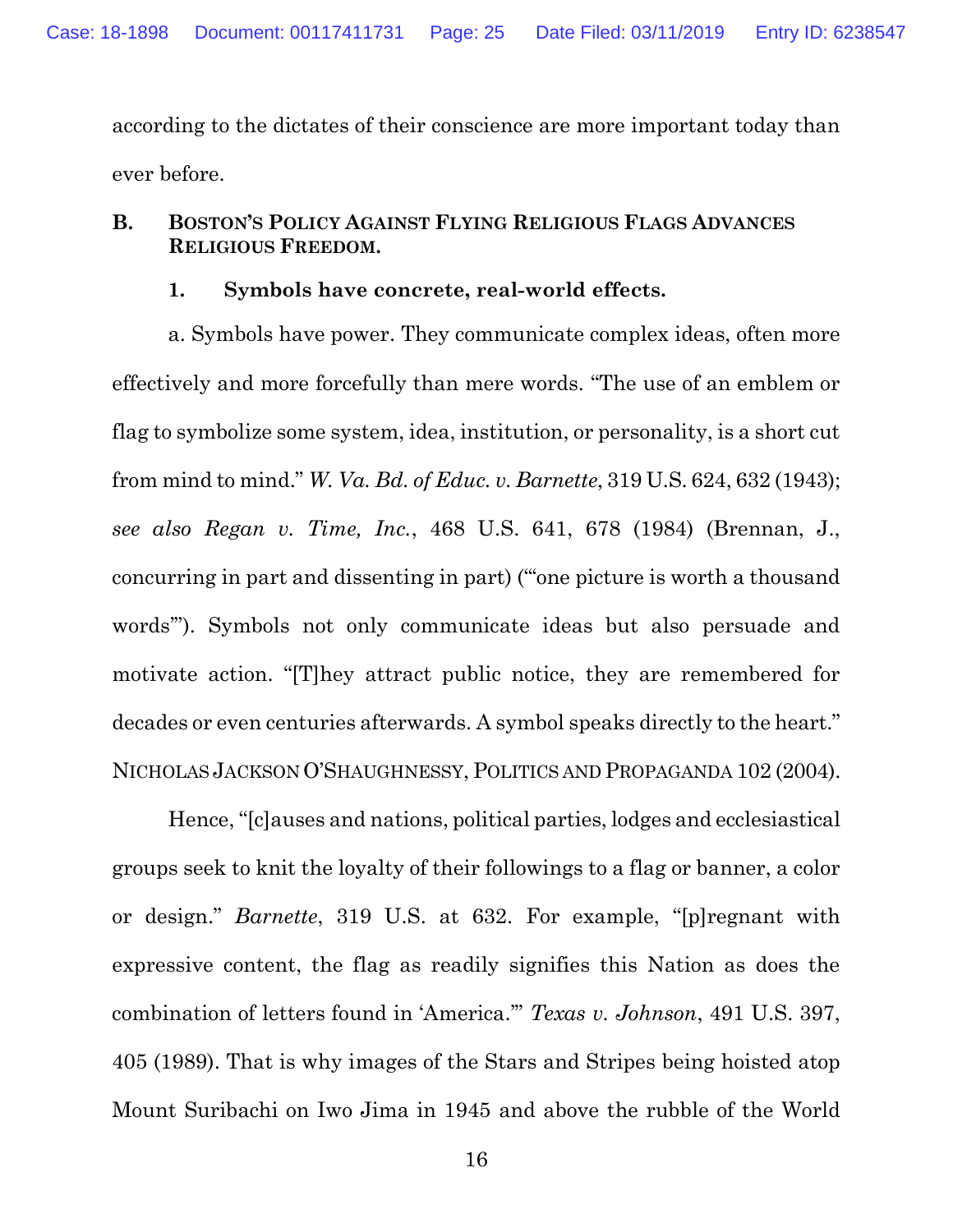Trade Center in 2001 carry such immense cultural and emotional meaning: They express American resilience more completely and eloquently than words ever could.

b. The same is true for religious symbols. They may convey at a glance millennia of collective experience, hope, and triumph to those who hold them dear—and at times the opposite messages to those who do not.

Empirical research confirms this commonsense understanding: Religious symbols have real, measurable effects on adherents and nonadherents alike, even when displayed with no intent to proselytize or coerce. Viewing religious symbols has, for example, a statistically significant effect on students' academic performance. Researchers found in controlled experiments that Catholic-school students did systematically better on standardized tests when the examiner wore a cross and systematically worse when the examiner wore a Star of David. *See* Philip A. Saigh, *Religious Symbols and the WISC-R Performance of Roman Catholic Junior High School Students*, 147 J. GENETIC PSYCHOL. 417, 417–18 (1986). And both Christian and Muslim students scored better than expected when the examiner wore a symbol of their faith and worse than expected when the examiner wore a symbol of the other faith. *See* Philip A. Saigh, *The Effect of Perceived Examiner Religion on the Digit Span Performance of Lebanese Elementary Schoolchildren*, 109 J. SOC. PSYCHOL. 167, 168–70 (1979).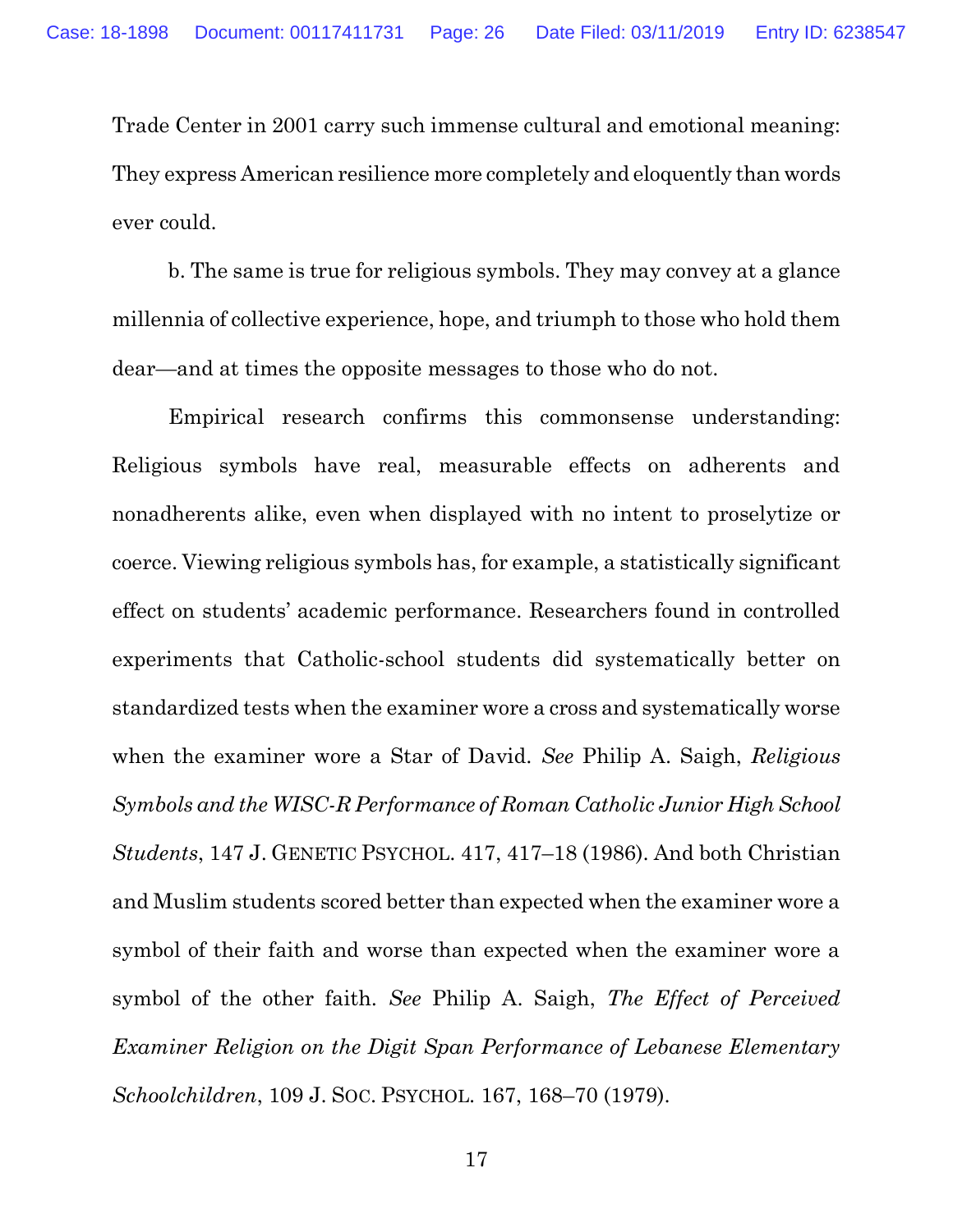These effects are not limited to children. Research has also revealed that exposure to religious symbols that adult test subjects viewed as negative (such as an inverted pentagram) suppressed brain activity, while exposure to religious symbols that the subjects regarded as positive (such as a dove) had no deleterious effects. *See* Kyle D. Johnson et al., *Pilot Study of the Effect of Religious Symbols on Brain Function: Association with Measures of Religiosity*, 1 SPIRITUALITY IN CLINICAL PRAC. 82, 82, 84 (2014), http://bit.ly/ 2ifUo4M.

## <span id="page-26-0"></span>**2. The Christian flag, which bears the Latin cross, is a potent religious symbol.**

a. Perhaps no religious symbol is more commonly known, or more laden with meaning, than the Latin cross. *See*, *e.g.*, ALISTER E. MCGRATH, CHRISTIANITY: AN INTRODUCTION 256–57 (3d ed. 2015). Since the earliest days of Christianity, "[t]he cross has been the universally acknowledged symbol of the Christian faith." *Id.* at 256. It achieved special prominence beginning in the fourth century, when the Roman Emperor Constantine adopted Christianity for the Empire (BRUCE W. LONGENECKER, THE CROSS BEFORE CONSTANTINE: THE EARLY LIFE OF A CHRISTIAN SYMBOL 2–5, 11 (2015)) and began using the cross "as protection against the attacks of the enemy" (EUSEBIUS, LIFE OF CONSTANTINE 1:29 (Averil Cameron & Stuart G. Hall trans. 1999) (early Church historian's description of Constantine's vision and dream leading to use of cross)).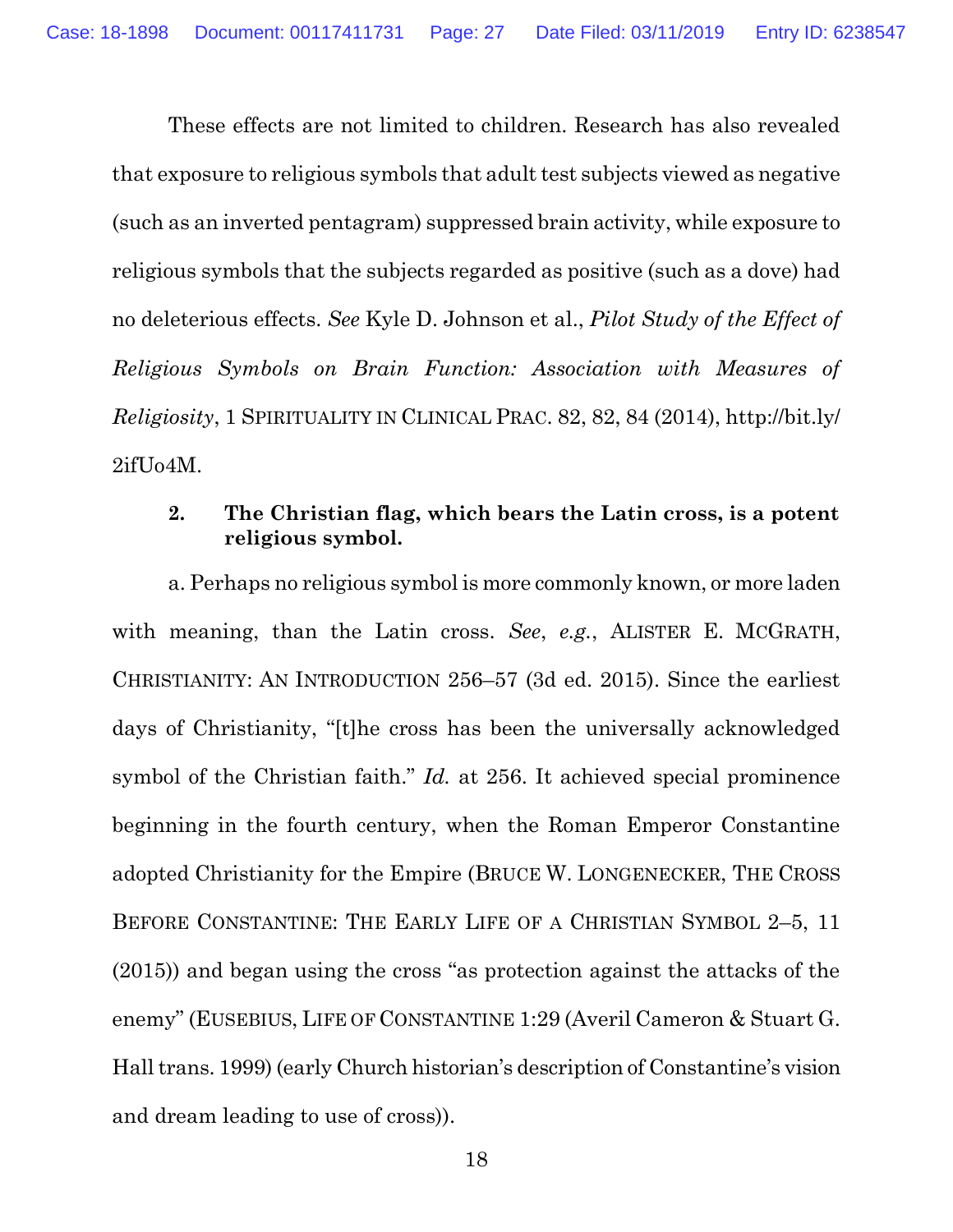The cross has been consistently and unequivocally associated with Christianity ever since. *See* MCGRATH, *supra*, at 256. It was the primary symbol used during the Crusades to distinguish the crusaders from opposing forces. *See* JONATHAN RILEY-SMITH, THE CRUSADES: A HISTORY 16 (2d ed. 2005). And it was vitally important to Medieval and Renaissance art, when "the painted picture was invaluable as an interpreter and exponent of religious truths," because the cross visually communicated the Church's message of redemption. GEORGE WILLARD BENSON, THE CROSS: ITS HISTORY AND SYMBOLISM 121, 136 (1934). Thus, countless portrayals of Jesus' death included the cross, not just as representational art, but to disseminate Church doctrine. *See* MCGRATH, *supra*, at 257. For similar reasons, crosses have historically adorned and been design elements for churches, inside and out. *See* RICHARD TAYLOR, HOW TO READ A CHURCH: A GUIDE TO SYMBOLS AND IMAGES IN CHURCHES AND CATHEDRALS 39–42 (2003).

Pope Francis has explained: "The Christian Cross is not something to hang in the house 'to tie the room together' . . . or an ornament to wear, but a call to that love, with which Jesus sacrificed Himself to save humanity from sin and evil." *Pope Francis: The Cross Is the Gate of Salvation*, CATHOLIC NEWS (Mar. 12, 2017), http://bit.ly/2CLyEqE; *cf.* U.S. CONFERENCE OF CATHOLIC BISHOPS, BUILT OF LIVING STONES: ART, ARCHITECTURE, AND WORSHIP § 91 (2000) ("[T]he image of Christ crucified . . . makes tangible our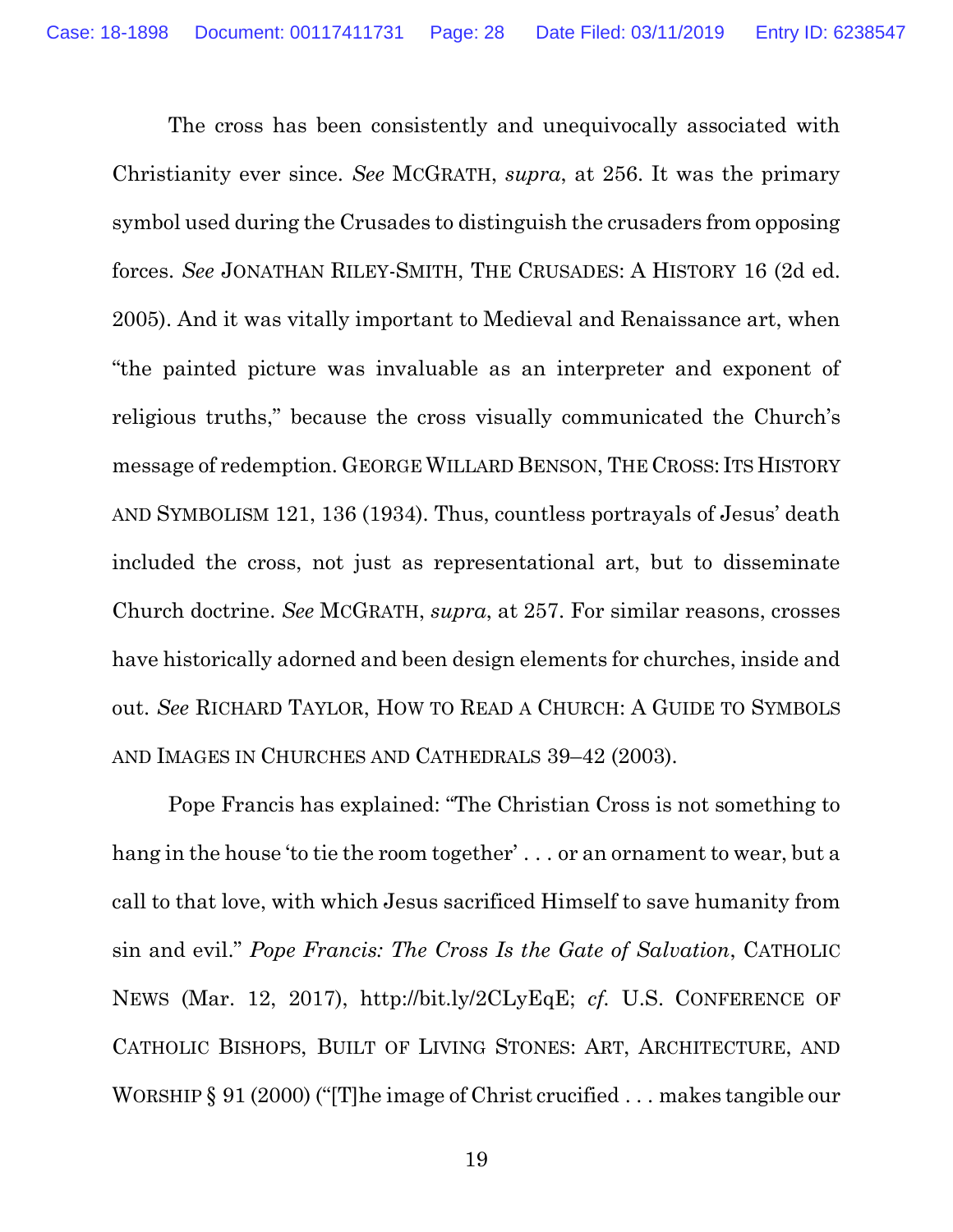belief that our suffering when united with the passion and death of Christ leads to redemption.").

In short, the cross is not merely *a* symbol of Christianity; it is *the* symbol. *See* MCGRATH, *supra*, at 256; DOUGLAS KEISTER, STORIES IN STONE: A FIELD GUIDE TO CEMETERY SYMBOLISM AND ICONOGRAPHY 172 (2004); *see also Salazar*, 559 U.S. at 725 (2010) (Alito, J., concurring in part and concurring in the judgment) ("The cross is of course the preeminent symbol of Christianity."). It is a "pure religious object" (Frank S. Ravitch, *Religious Objects as Legal Subjects*, 40 WAKE FOREST L. REV. 1011, 1075–76 (2005)) that serves as the physical embodiment of the Christian tenets of resurrection and redemption (*see, e.g.*, *Ellis v. City of La Mesa*, 990 F.2d 1518, 1525 (9th Cir. 1993) ("[T]he Latin cross . . . represents with relative clarity and simplicity the Christian message of the crucifixion and resurrection of Jesus Christ." (internal quotation marks omitted))).

b. Conceived in the 1890s (Elesha Coffman, *Do You Know the History of the Christian Flag?*, CHRISTIANITY TODAY (Aug. 2008), https://bit.ly /2zHTmGq), the Christian flag was designed to trade on the symbolic power of flags and that of the cross, with the aim to unite all the world's Christians under a single banner (*see The Children's Own: The Christian Flag*, 84 CHRISTIAN ADVOCATE 1802, 1802 (Nov. 11, 1909), https://bit.ly/2Tn6y0b). The Federal Council of Churches, which represented dozens of Christian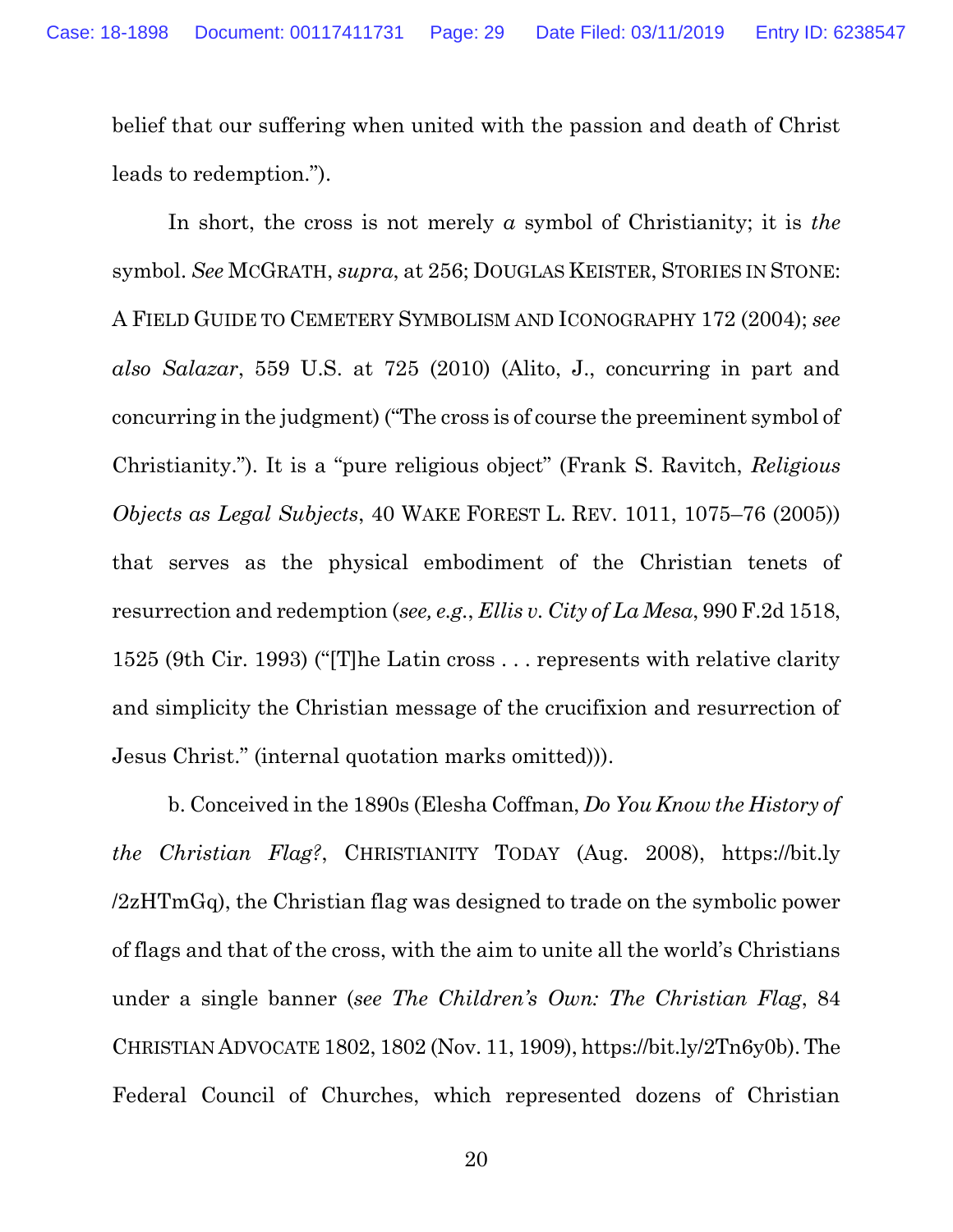communities (*History*, NAT'L COUNCIL OF CHURCHES, https://bit.ly/2IfaWcy (last visited Mar. 7, 2019)), formally recognized the flag in 1942 (5 ENCYCLOPEDIA OF CHRISTIANITY IN THE UNITED STATES 1359 (George Thomas Kurian & Mark A. Lamport eds., 2016)). <sup>2</sup> And the Presbyterian Mission Agency, the "ministry arm of the Presbyterian Church" (*About the Presbyterian Mission Agency*, PRESBYTERIAN MISSION, https://bit.ly/2qARzyX (last visited Mar. 7, 2019)), acknowledges the Christian flag on its website as a "symbol of God's realm" that, if used, should be "given a preeminent place" over other flags in a church (*Frequently Asked Questions: Signs and Symbols*, PRESBYTERIAN MISSION, https://bit.ly/2UYqYJq (last visited Mar. 7, 2019)).

The flag's colors and emblem—the Latin cross—were chosen deliberately to represent core Christian principles and concepts. Its white field represents peace and purity. Coffman, *supra*. Its blue canton signifies fidelity. *Id.* And most crucially, its Latin cross, colored red to denote the blood of Christ (*id.*), symbolizes Christianity itself (*The Children's Own*, *supra*).

c. The potency of the cross for transmitting complex spiritual messages and encouraging Christian religious practice is why institutions and

 $\overline{a}$ 

<sup>2</sup> The Federal Council of Churches was formed in 1908, when 32 Christian communities in the United States banded together to seek social reforms. *History*, NAT'L COUNCIL OF CHURCHES, https://bit.ly/2IfaWcy (last visited Mar. 7, 2019). In 1950, the Federal Council merged with eleven other Christian interdenominational agencies to form the National Council of Churches, forming what is now "the largest ecumenical body in the United States." *National Council of the Churches of Christ in the U.S.A.*, ENCYC. BRITANNICA, https://bit.ly/2RKOEzo (last updated Oct. 15, 2018).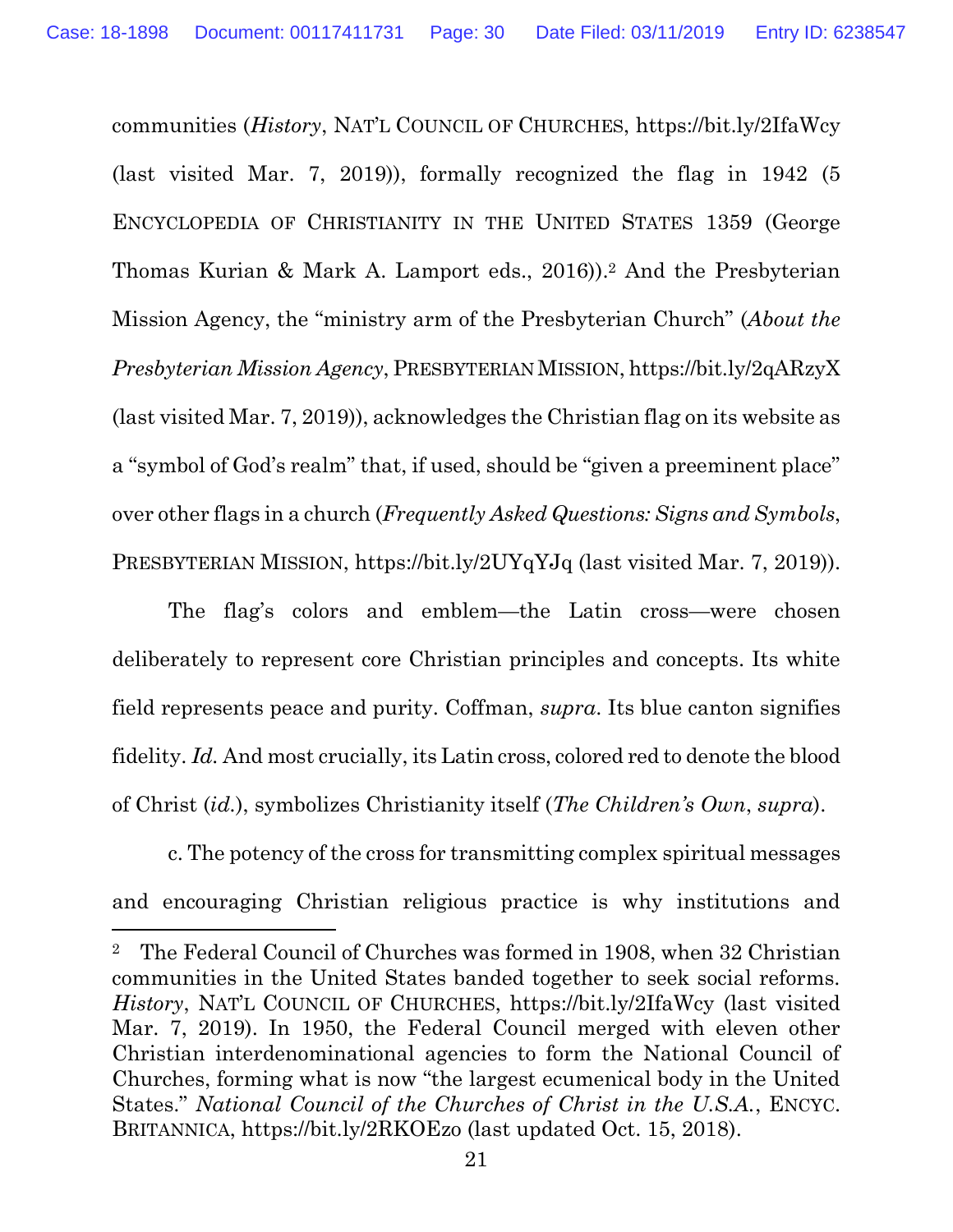individuals choose to display it. It is why the cross is the sole symbol on the flag designed to represent all of Christendom. And it is why the federal courts have routinely held unconstitutional governmental displays involving the Latin cross.<sup>3</sup>

## <span id="page-30-0"></span>**3. Boston's decision to refrain from flying the Christian flag appropriately respects the First Amendment and all city residents.**

As the district court concluded, the "primary purpose" of "displaying the Christian flag alongside that of the United States and the Commonwealth in

 $\overline{a}$ 

*Amici* are aware that the U.S. Supreme Court is currently reviewing a decision enjoining a war memorial in the form of a Latin cross in a traffic circle. *See American Humanist Ass'n v. Md.–Nat'l Capital Park & Planning Comm'n*, 874 F.3d 195 (4th Cir. 2017), *cert. granted*, 139 S. Ct. 451 (2018). Whereas the question there is whether the governmental entity *may* display the cross under those circumstances when it wishes to do so, the question here is instead whether Boston *must* display a flag with the Latin cross at City Hall when it has a policy of *not* flying religious flags.

<sup>3</sup> *See, e.g.*, *Kondrat'yev v. City of Pensacola*, 903 F.3d 1169, 1171 (11th Cir. 2018) (holding Latin cross in public park, maintained at city expense, violated Establishment Clause); *Trunk v. City of San Diego*, 629 F.3d 1099, 1111 (9th Cir. 2011) ("[T]here is no question that the Latin cross is a symbol of Christianity, and that its placement on public land . . . violates the Establishment Clause.") (quoting *Separation of Church & State Comm. v. City of Eugene*, 93 F.3d 617, 620 (9th Cir. 1996)); *American Atheists, Inc. v. Davenport*, 616 F.3d 1145, 1160, 1164 (10th Cir. 2010) (holding that Latin crosses along public highways endorsed Christianity in violation of Establishment Clause); *ACLU of Ill. v. City of St. Charles*, 794 F.2d 265, 270– 71 (7th Cir. 1986) (holding that illuminated Latin cross atop fire station during Christmas season violated Establishment Clause); *ACLU of Ga. v. Rabun Cty. Chamber of Commerce, Inc.*, 698 F.2d 1098, 1111 (11th Cir. 1983) (holding that lighted Latin cross on state land violated Establishment Clause); *see also Allegheny*, 492 U.S. at 599 (explaining that cross display in government building would be unconstitutional endorsement of Christianity).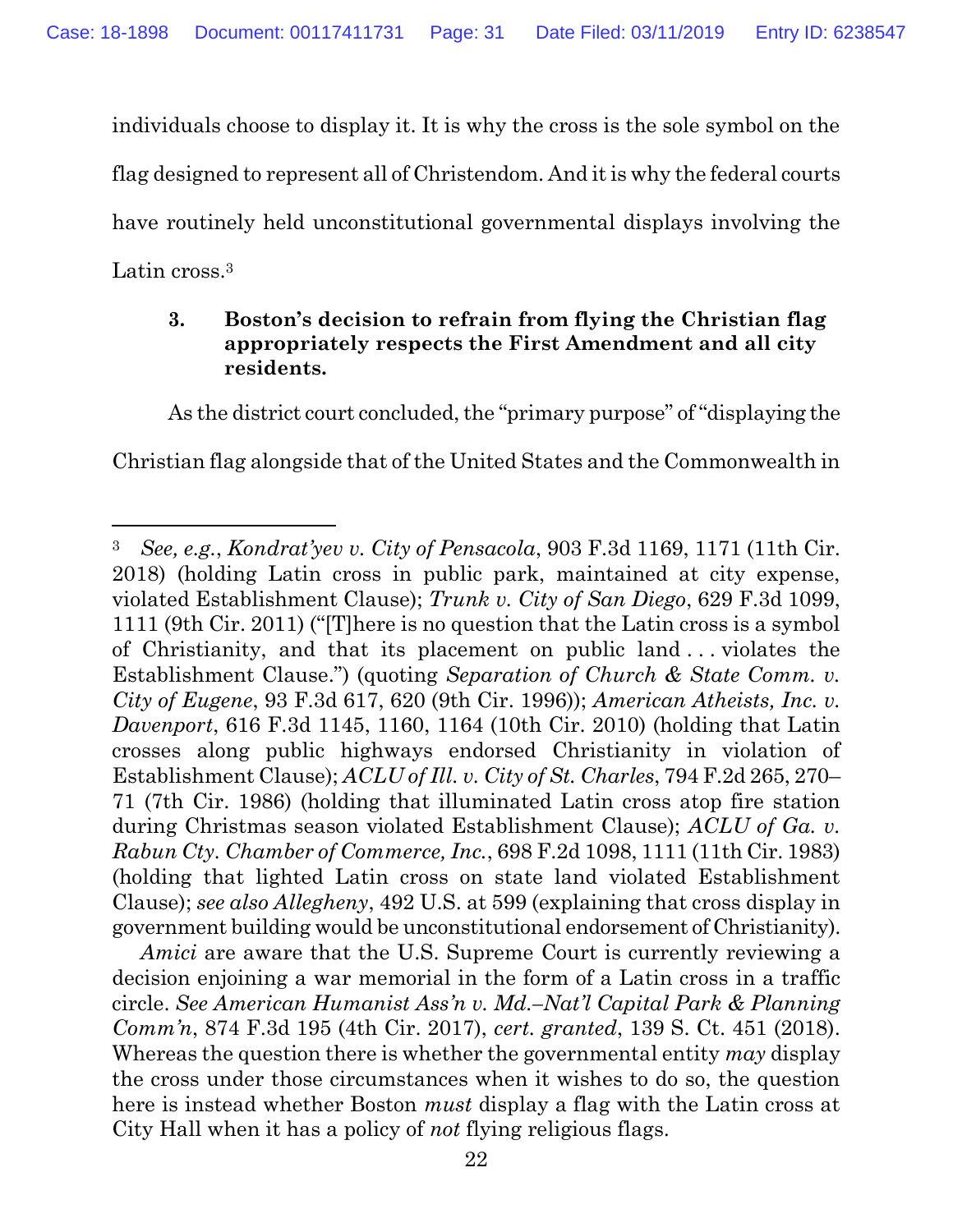front of City Hall" "would be to convey government endorsement of a particular religion." *Shurtleff*, 337 F. Supp. 3d at 77. Indeed, "[b]lowing in the wind, these side-by-side flags could quite literally become entangled." *Id.* What is more, to force the City to fly Appellants' Christian flag would violate the "longstanding constitutional principle that government may not engage in a practice that has the effect of promoting or endorsing religious beliefs." *Allegheny*, 492 U.S. at 621 (opinion of Blackmun, J.); *accord Lee*, 505 U.S. at 599 (Blackmun, J., concurring) ("Nearly half a century of review and refinement of Establishment Clause jurisprudence has distilled one clear understanding: Government may neither promote nor affiliate itself with any religious doctrine or organization.").

Not only is Appellants' proffered message forbidden to the City by the Establishment Clause, but it would disrespect and infringe on the religious freedom of all Bostonians. Governmental "sponsorship of a religious message . . . sends the ancillary message to members of the audience who are nonadherents 'that they are outsiders, not full members of the political community, and an accompanying message to adherents that they are insiders, favored members of the political community.'" *Santa Fe*, 530 U.S. at 309–10 (quoting *Lynch v. Donnelly*, 465 U.S. 668, 688 (1984) (O'Connor, J., concurring)). Boston is home to considerable religious diversity. *See Metro-Area Membership Report: Boston-Cambridge-Newton,* ASS'N OF RELIGION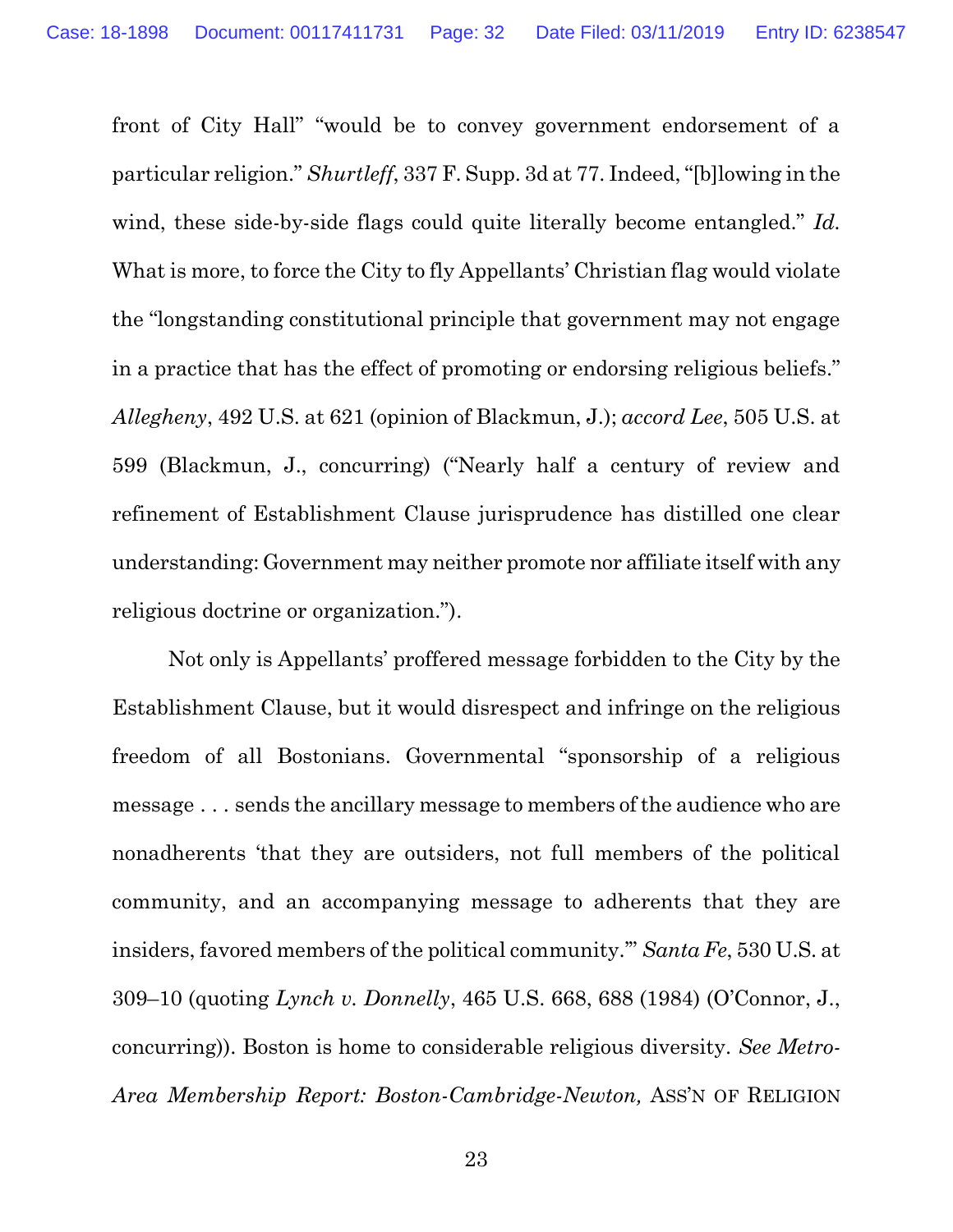DATA ARCHIVES, https://bit.ly/2X7sIC2 (listing over 100 different "religious bodies" represented in Boston metropolitan area as of 2010).

Seeing at the seat of city government, which ought to represent all of us, a religious symbol that represents only some, flying in place of the Boston flag and with equal dignity to the American and Massachusetts flags, would announce with utmost clarity: "This city is Christian. Those who don't share our faith do not belong." That message is not just wrong but dangerous, for "nothing does a better job of roiling society" than "when the government weighs in on one side of religious debate." *McCreary*, 545 U.S. at 876.

Nor are nonadherents the only people who may be alienated and pressured if the City were forced to display the Christian flag. Many Christians would view the display as official misappropriation of their sacred symbol—a gross intrusion on the ability of the faithful to define their own beliefs and a denigration of the cross and the Christian flag. *See* Frederick Mark Gedicks, Lynch *and the Lunacy of Secularized Religion*, 12 NEV. L.J. 640, 645–46 (2012). And displaying the flag at the seat of city government would, through the government's power and "special status" in the marketplace of ideas (*see McCreary*, 545 U.S. at 883 (O'Connor, J., concurring)), interfere with our constitutional commitment to freedom of conscience by forcibly associating a religion and its adherents with the City and its policies, with which members of the putatively favored faith may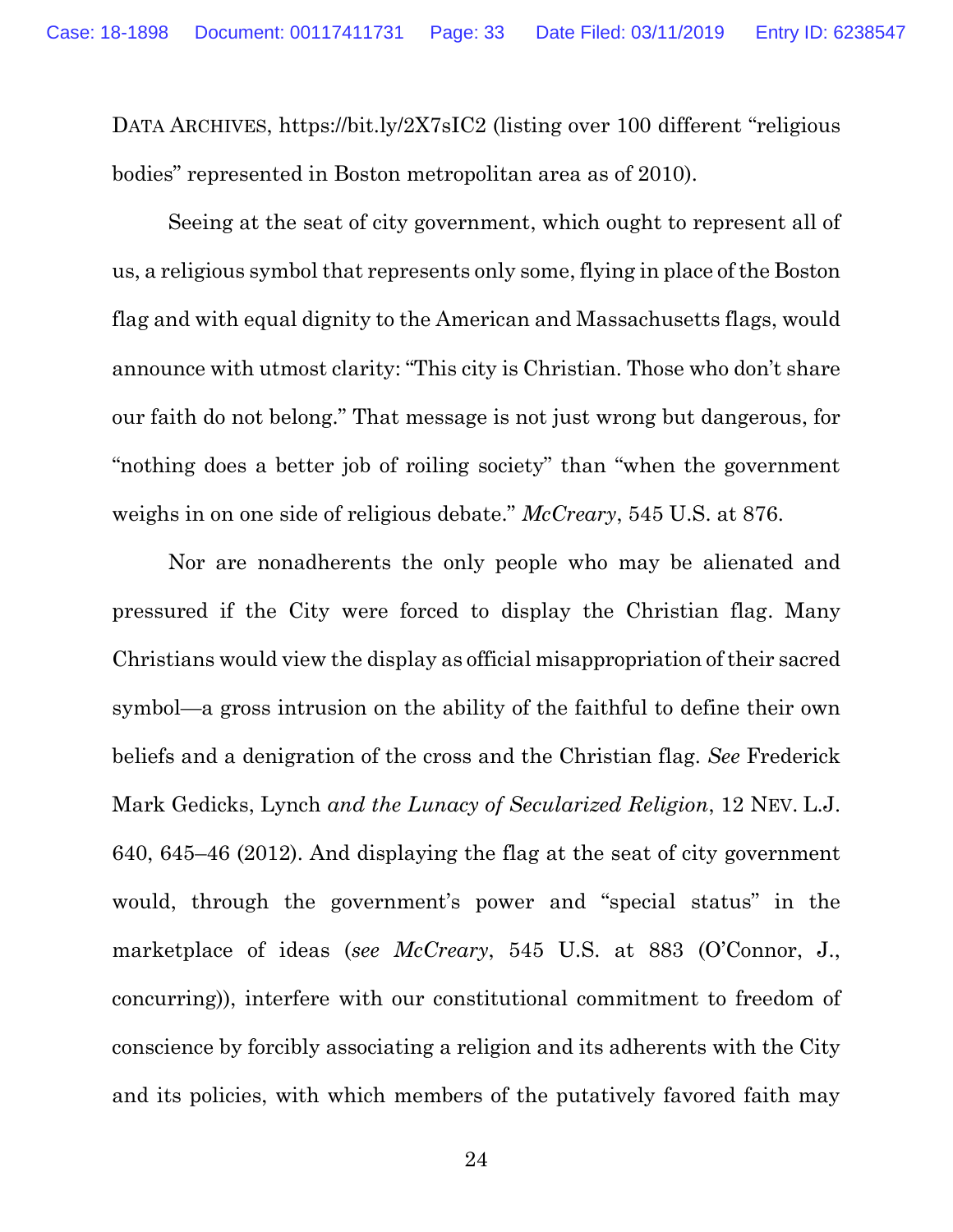strongly disagree. After all, "[v]oluntary religious belief and expression may be as threatened when government takes the mantle of religion upon itself as when government directly interferes with private religious practices." *Id.* The First Amendment rightly makes individuals, not government, the final arbiters in religious matters. *See id.* Boston followed that mandate here.

 $\star$  \* \* \* \* \*

The Establishment Clause commands that government stay out of contentious theological disputes as a means to ensure religious freedom for all. *Lee*, 505 U.S. at 591. Disallowing official religious displays implies no disrespect for religion, for it is not antireligious to say that matters of faith and belief are best left to individuals, families, and their houses of worship, free from the heavy hand of government. *See Engel*, 370 U.S. at 435. "The explanation lies in the lesson of history . . . that in the hands of government what might begin as a tolerant expression of religious views may end in a policy to indoctrinate and coerce." *Lee*, 505 U.S. at 591–92.

"If there is any fixed star in our constitutional constellation, it is that no official, high or petty, can prescribe what shall be orthodox in politics, nationalism, religion, or other matters of opinion." *Barnette*, 319 U.S. at 642. The City of Boston is bound to respect the religious beliefs of all its citizens. By declining Appellants' demand that it display a religious symbol, the City did just that: It properly refrained from aligning itself with any particular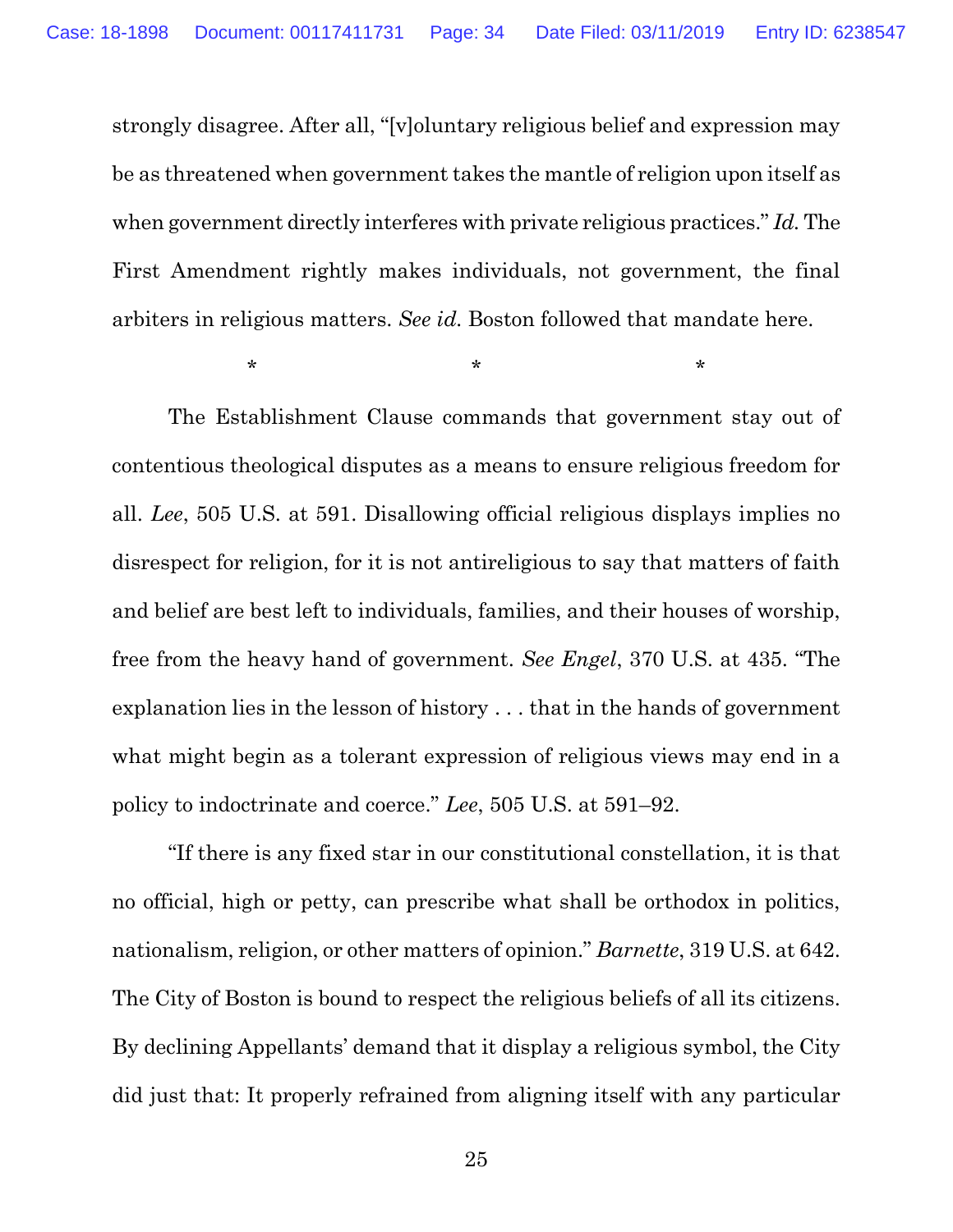religion, thus remaining true to our national heritage and deep commitment

<span id="page-34-0"></span>to true religious freedom.

#### **CONCLUSION**

The judgment of the district court should be affirmed.

Respectfully submitted,

STEVEN M. FREEMAN DAVID L. BARKEY AMY E. FEINMAN *Anti-Defamation League 605 Third Avenue New York, NY 10158 (212) 885-7700*

AMRITH KAUR CINDY NESBIT *Sikh Coalition 50 Broad Street, Suite 504 New York, NY 10004 (212) 655-3095*

/s/ *Richard B. Katskee*

RICHARD B. KATSKEE CARMEN N. GREEN PATRICK GRUBEL *Americans United for Separation of Church and State 1310 L Street NW, Suite 200 Washington, D.C. 20005 (202) 466-3234*

JEFFREY I. PASEK *Cozen O'Connor 1650 Market Street, 28th Floor Philadelphia, PA 19103 (215) 665-2072*

## *Counsel for* Amici Curiae

Date: March 11, 2019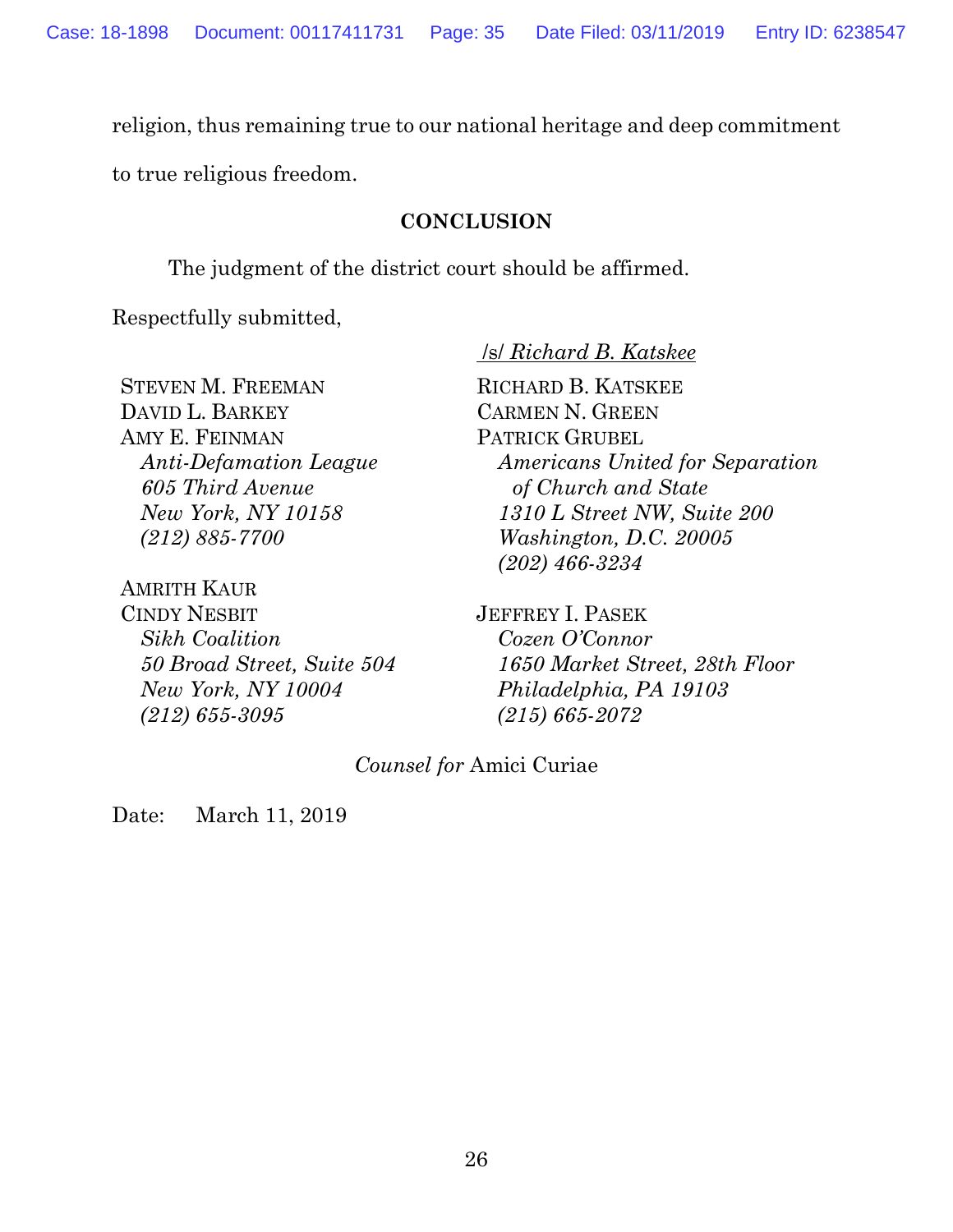## **CERTIFICATE OF COMPLIANCE**

In accordance with Federal Rule of Appellate Procedure  $32(g)(1)$ , the undersigned certifies that this brief:

(i) complies with the type-volume limitation of Rule  $29(a)(5)$  because it contains 5,945 words including footnotes and excluding the parts of the brief exempted by Rule 32(f); and

(ii) complies with the typeface requirements of Rule  $32(a)(5)$  and the type-style requirements of Rule 32(a)(6) because it has been prepared using Microsoft Office Word 2013, set in Century Schoolbook font in a size measuring 14 points or larger.

/s/ *Richard B. Katskee*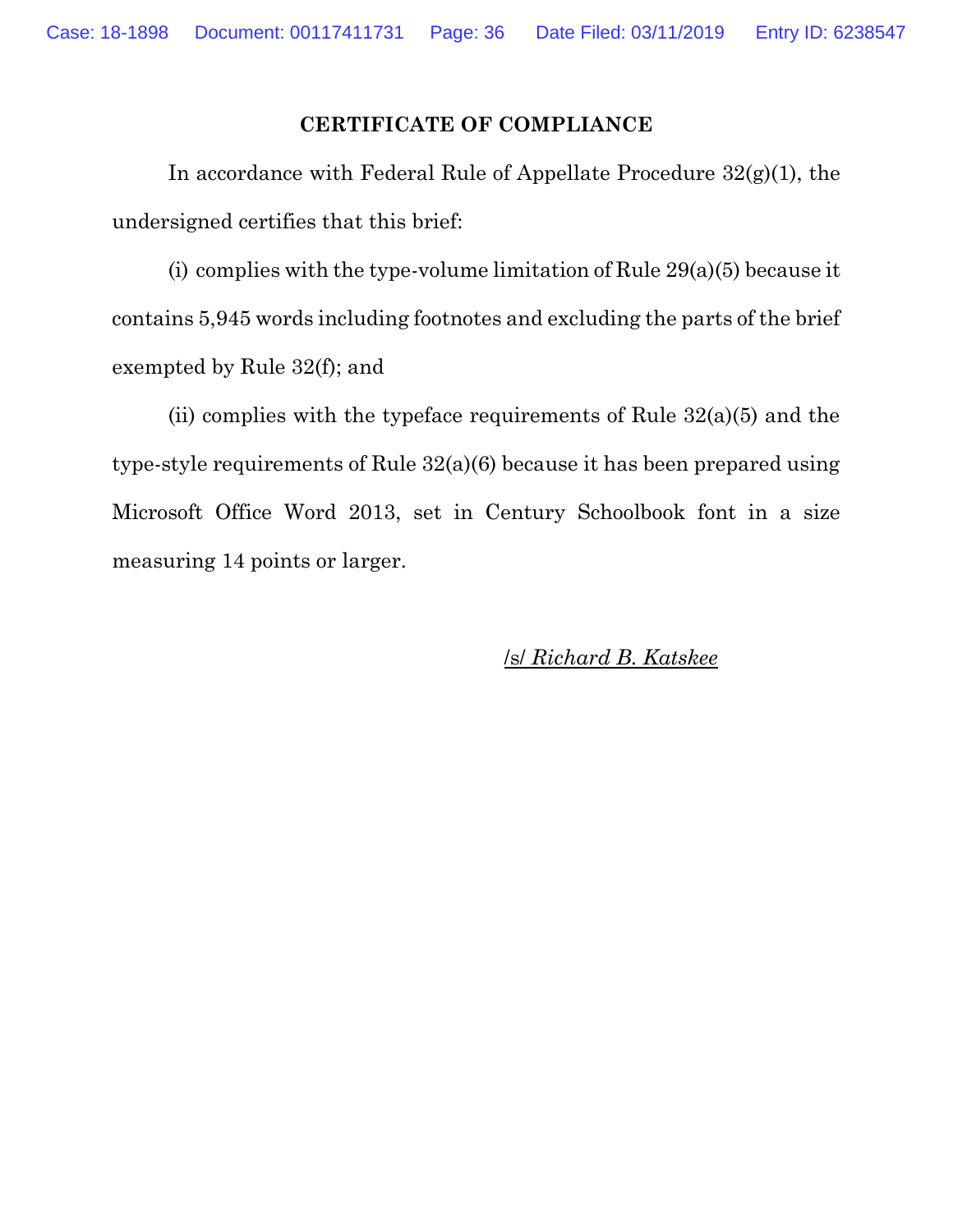## **CERTIFICATE OF SERVICE**

I certify that on March 11, 2019, the foregoing brief was filed using the Court's CM/ECF system. All participants in the case are registered CM/ECF users and will be served electronically via that system.

/s/ *Richard B. Katskee*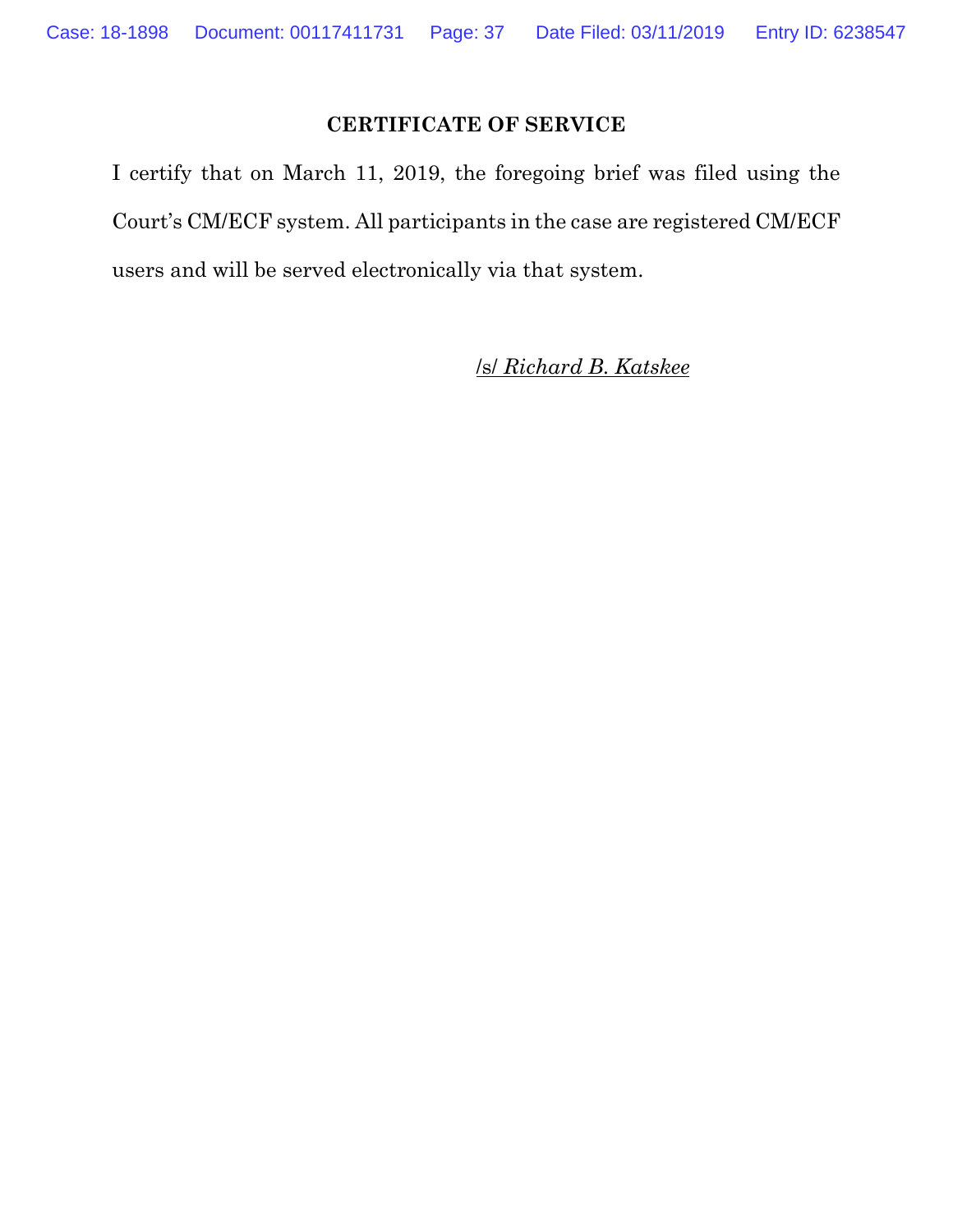Case: 18-1898 Document: 00117411731 Page: 38 Date Filed: 03/11/2019 Entry ID: 6238547

**APPENDIX**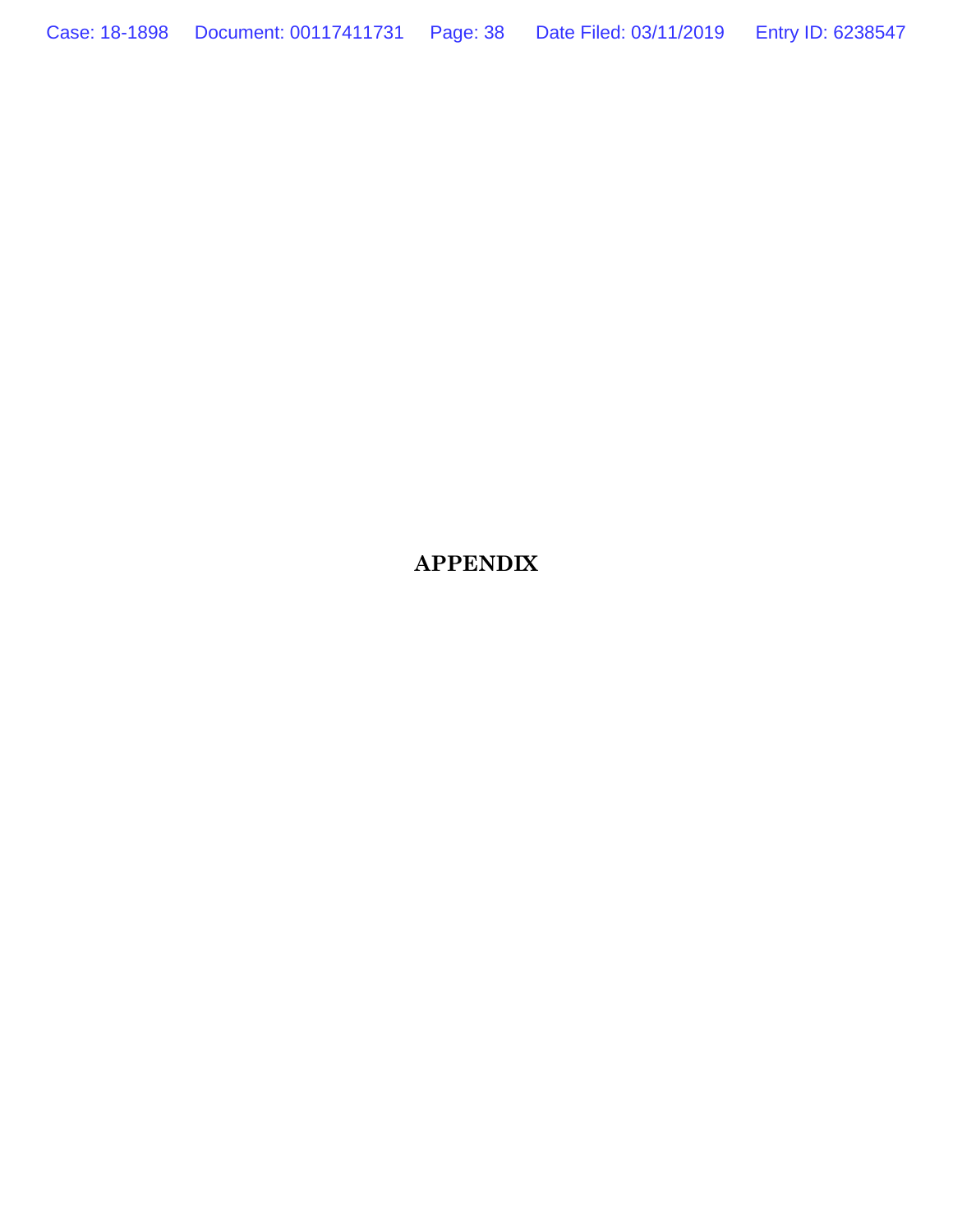#### **APPENDIX OF** *AMICI CURIAE*

#### **Americans United for Separation of Church and State**

Americans United for Separation of Church and State is a national, nonsectarian public-interest organization that represents more than 125,000 members and supporters across the country. Its mission is to advance the free-exercise rights of individuals and religious communities to worship, or not, as they see fit and to preserve the separation of religion and government as a vital component of democratic governance. Since its founding in 1947, Americans United has served as a party, as counsel, or as an *amicus curiae* in scores of church–state cases decided by the Supreme Court, this Court, and the federal and state courts nationwide.

#### **American Humanist Association**

The American Humanist Association is a national nonprofit membership organization based in Washington, DC, with more than 239 local chapters and affiliates in 43 states and the District of Columbia, and over 34,000 members, including many in Massachusetts. Founded in 1941, AHA is the nation's oldest and largest Humanist organization. Humanism is a progressive lifestance that affirms—without theism or other supernatural beliefs—a responsibility to lead a meaningful, ethical life that adds to the greater good of humanity.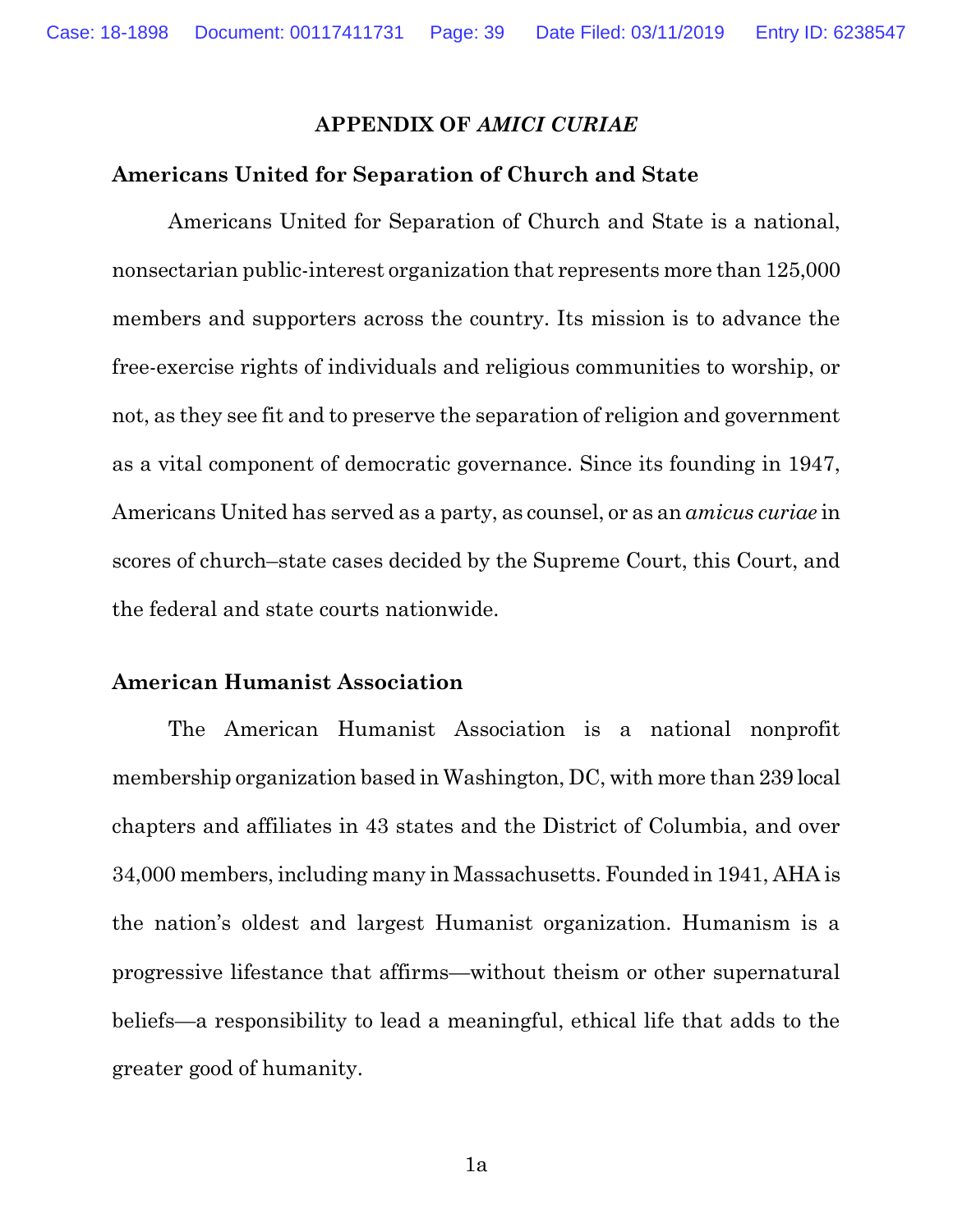#### **Anti-Defamation League**

Anti-Defamation League is a leading anti-hate organization. Founded in 1913 in response to an escalating climate of anti-Semitism and bigotry, its timeless mission is to stop the defamation of the Jewish people and to secure justice and fair treatment for all. Today, ADL continues to fight all forms of hate with the same vigor and passion. Among ADL's core beliefs is strict adherence to the separation of church and state. ADL emphatically rejects the notion that the separation principle is inimical to religion, and holds, to the contrary, that a high wall of separation is essential to the continued flourishing of religious practice and belief in America, and to the protection of minority religions and their adherents.

#### **Freedom From Religion Foundation**

The Freedom From Religion Foundation, Inc. is a nationally recognized 501(c)(3) educational nonprofit incorporated in 1978. Its two purposes are to educate about nontheism, and to preserve the cherished constitutional principle of separation between religion and government. FFRF works as an umbrella for those who are free from religion (freethinkers, atheists, agnostics and nonbelievers) and who are committed to upholding the Establishment Clause. FFRF currently has 31,200 U.S. members, including more than 550 in Massachusetts. FFRF ends hundreds of state–church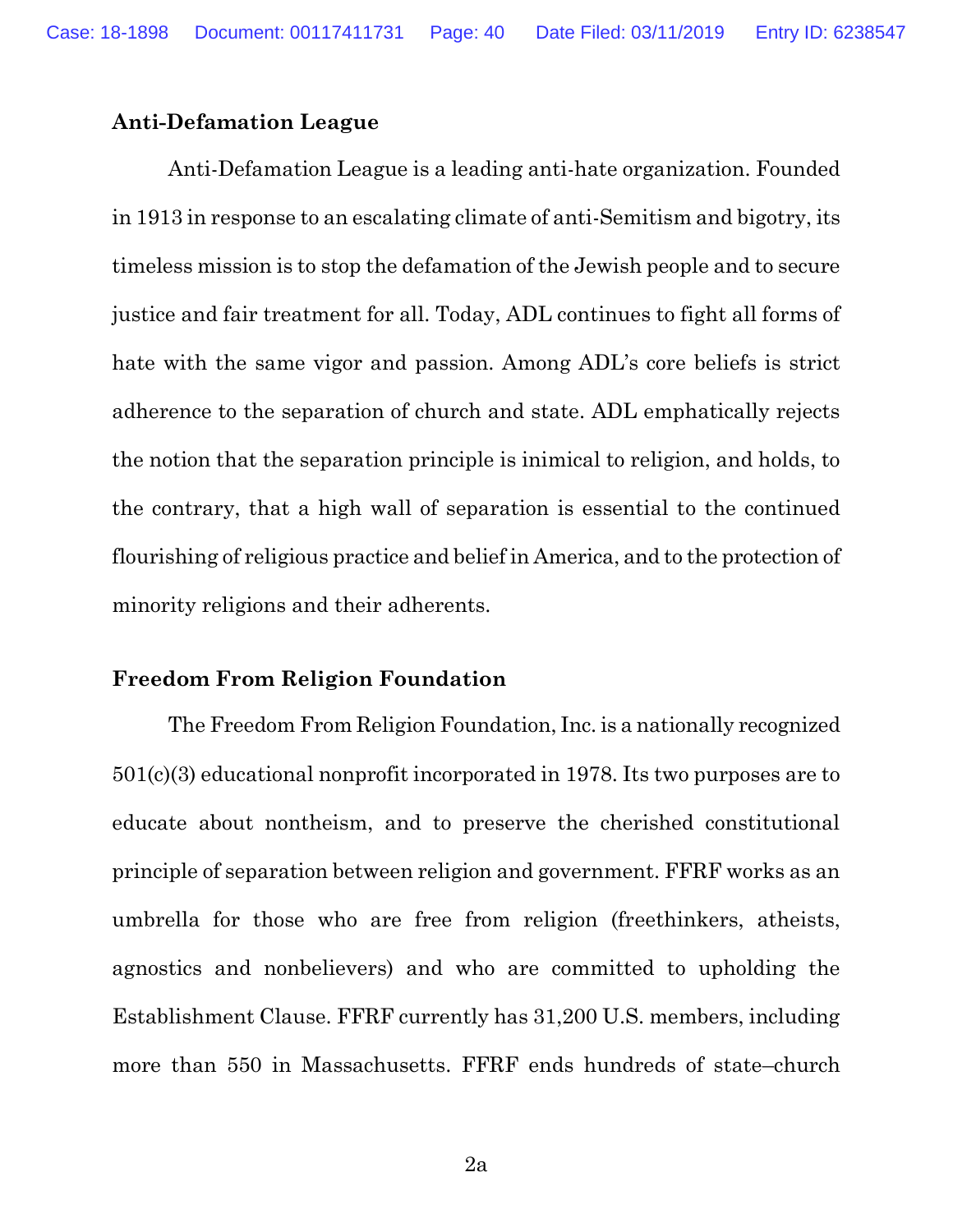entanglements each year through education and persuasion, including litigating, publishing a newspaper, and broadcasting educational programming.

#### **Jewish Social Policy Action Network**

The Jewish Social Policy Action Network is an organization of American Jews dedicated to protecting the constitutional liberties and civil rights of Jews, other minorities, and the vulnerable in our society. For most of the last two thousand years, Jews lived in countries in which religion and state were one, and in which members of all minority faiths were constantly reminded of their outsider status by prominent governmental displays of religious symbols. In Europe, especially, Jews and minority Christian faith communities faced discrimination, persecution, expulsion, or worse. Those who emigrated to America in the nineteenth and twentieth centuries found that here one could be both a Jew and an American, a Catholic and an American, or an atheist and an American. JSPAN believes that the gift of church–state separation bestowed on us by the Founding Fathers is essential to all our fundamental freedoms and that therefore great care must be taken to prevent any erosion of the Establishment Clause. Critical to this effort is that members of minority faiths not be made to feel like second-class citizens in their own country by being subjected to government-sponsored displays of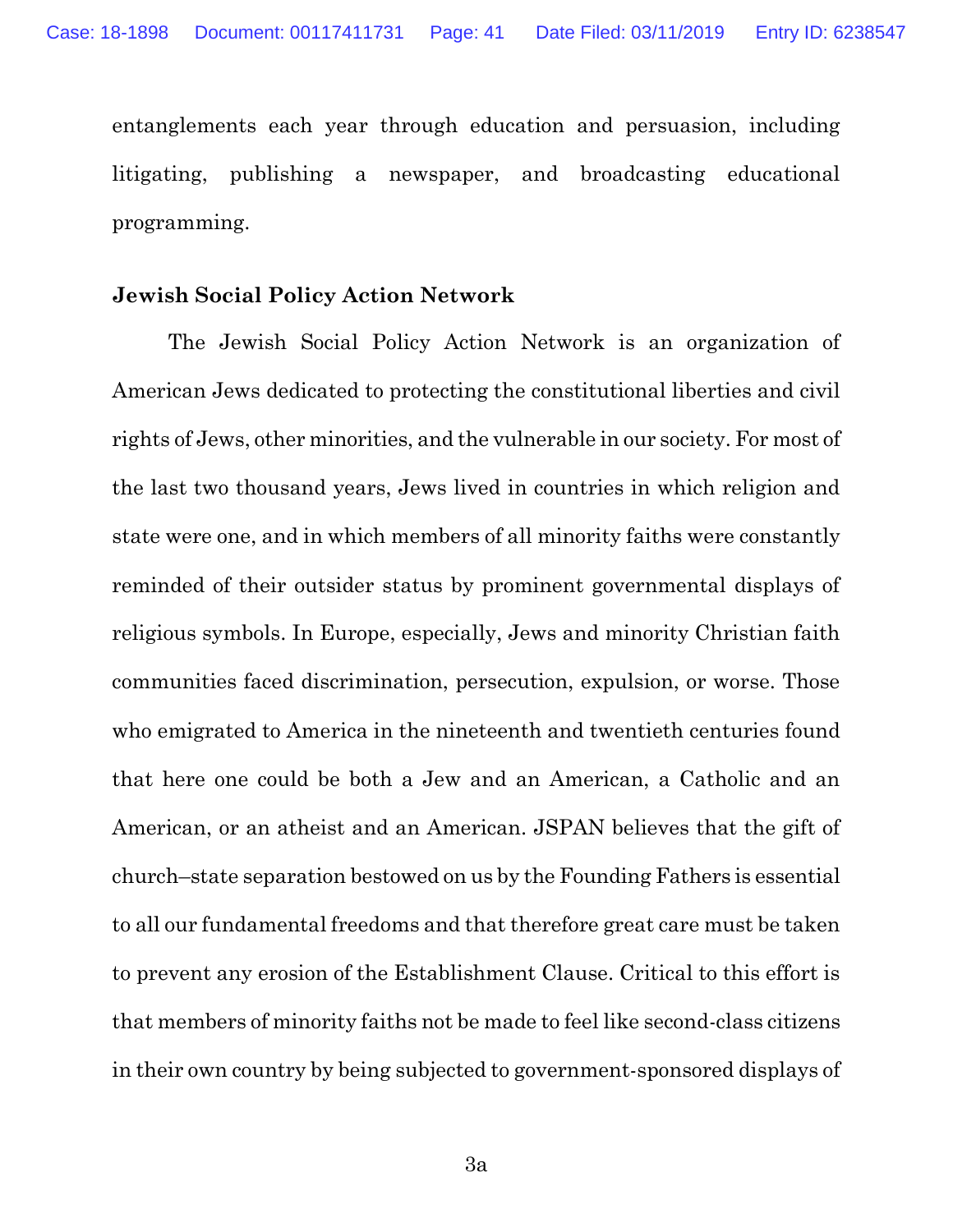Christian religious symbols, especially those closely linked to the exercise of civil authority. Although many Christians also find it offensive when their sacred symbol is co-opted for governmental purposes, for Jews and other minority religious groups, governmental use of such symbols sends a divisive message that their faith group does not enjoy the same privileged status.

#### **Muslim Advocates**

Muslim Advocates is a national legal-advocacy and educational organization that works on the front lines of civil rights to guarantee freedom and justice for Americans of all faiths. Muslim Advocates advances these objectives through litigation and other legal advocacy, policy engagement, and civic education. Muslim Advocates also serves as a legal resource for the American Muslim in American public life. The issues at stake in this case directly relate to Muslim Advocates's work fighting for civil-rights protections for American Muslim communities.

## **National Council of Jewish Women**

The National Council of Jewish Women is a grassroots organization of 90,000 volunteers and advocates who turn progressive ideals into action. Inspired by Jewish values, NCJW strives for social justice by improving the quality of life for women, children, and families and by safeguarding individual rights and freedoms. NCJW's Principles states that "Religious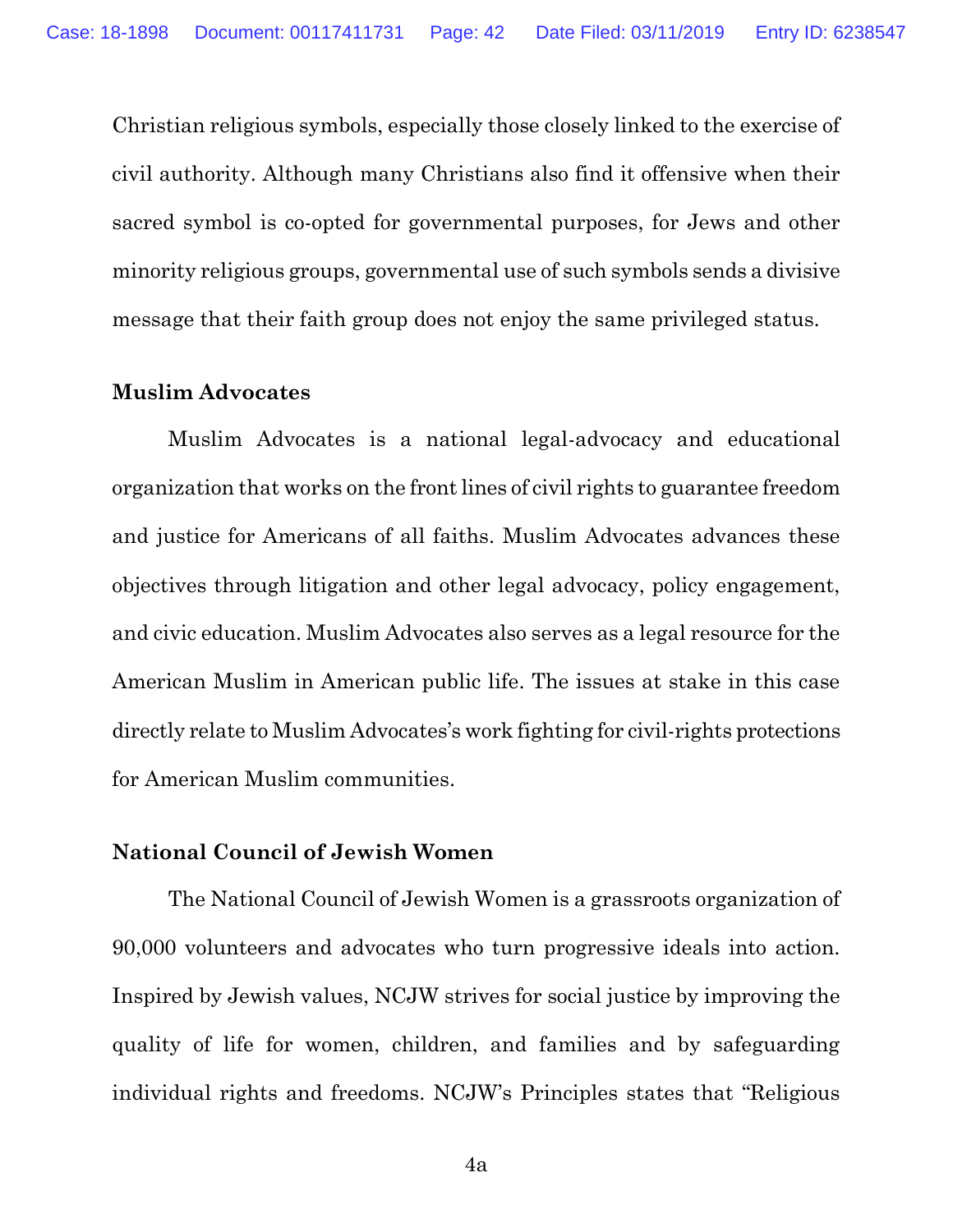liberty and the separation of religion and state are constitutional principles that must be protected and preserved in order to maintain democratic society." Consistent with our Principles and Resolutions, NCJW joins this brief.

## **People For the American Way Foundation**

People For the American Way Foundation is a nonpartisan civic organization established to promote and protect civil and constitutional rights, including religious liberty, as well as American values like equality and opportunity for all. Founded in 1981 by a group of civic, educational, and religious leaders, PFAWF now has hundreds of thousands of members nationwide. Over its history, PFAWF has conducted extensive education, outreach, litigation, and other activities to promote these values. PFAWF strongly supports the principles that both the Free Exercise and Establishment Clauses of the First Amendment protect the freedom of religion, and that governmental action that promotes a particular religion, as appellants have sought in this case, harms religious liberty for all and violates the First Amendment.

## **Reconstructing Judaism**

Reconstructing Judaism is the central organization of the Reconstructionist movement. We train the next generation of rabbis, support

5a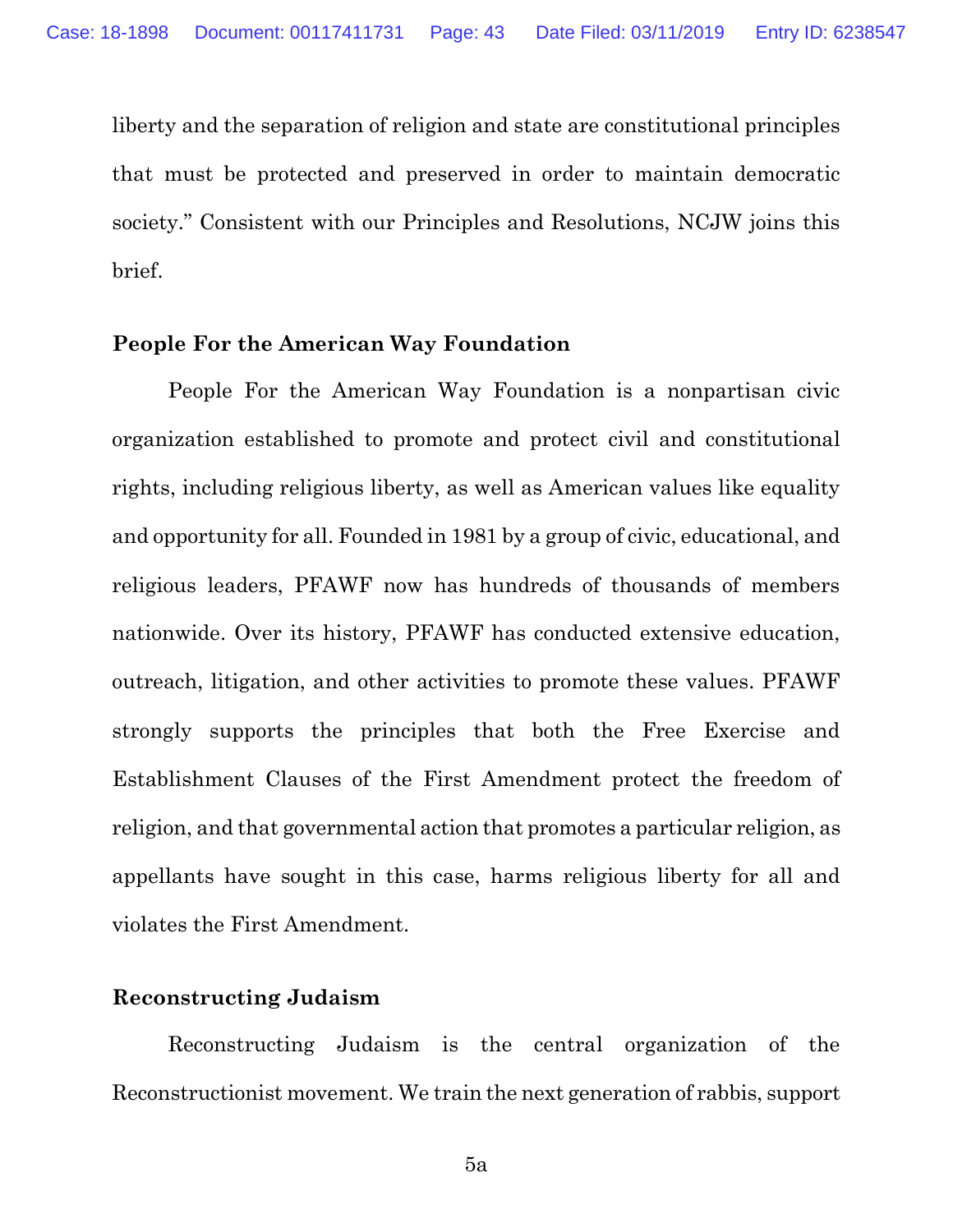and uplift congregations and *havurot*, and foster emerging expressions of Jewish life—helping to shape what it means to be Jewish today and to imagine the Jewish future. There are over 100 Reconstructionist communities in the United States committed to Jewish learning, ethics, and social justice. Reconstructing Judaism believes in the importance of the separation of church and state to ensure religious freedom and equal rights and equal dignity for all.

#### **Reconstructionist Rabbinical Association**

The Reconstructionist Rabbinical Association is a 501(c)(3) organization that serves as the professional association of 340 Reconstructionist rabbis, the rabbinic voice of the Reconstructionist movement, and a Reconstructionist Jewish voice in the public sphere. Based on our understanding of Jewish teachings that every human being is created in the divine image, we have long advocated for public policies of inclusion, antidiscrimination, and equality.

## **Sikh Coalition**

The Sikh Coalition is the largest community-based Sikh civil-rights organization in the United States. Since its inception on September 11, 2001, the Sikh Coalition has worked to defend civil rights and liberties for all people, to empower the Sikh community, to create an environment where

6a